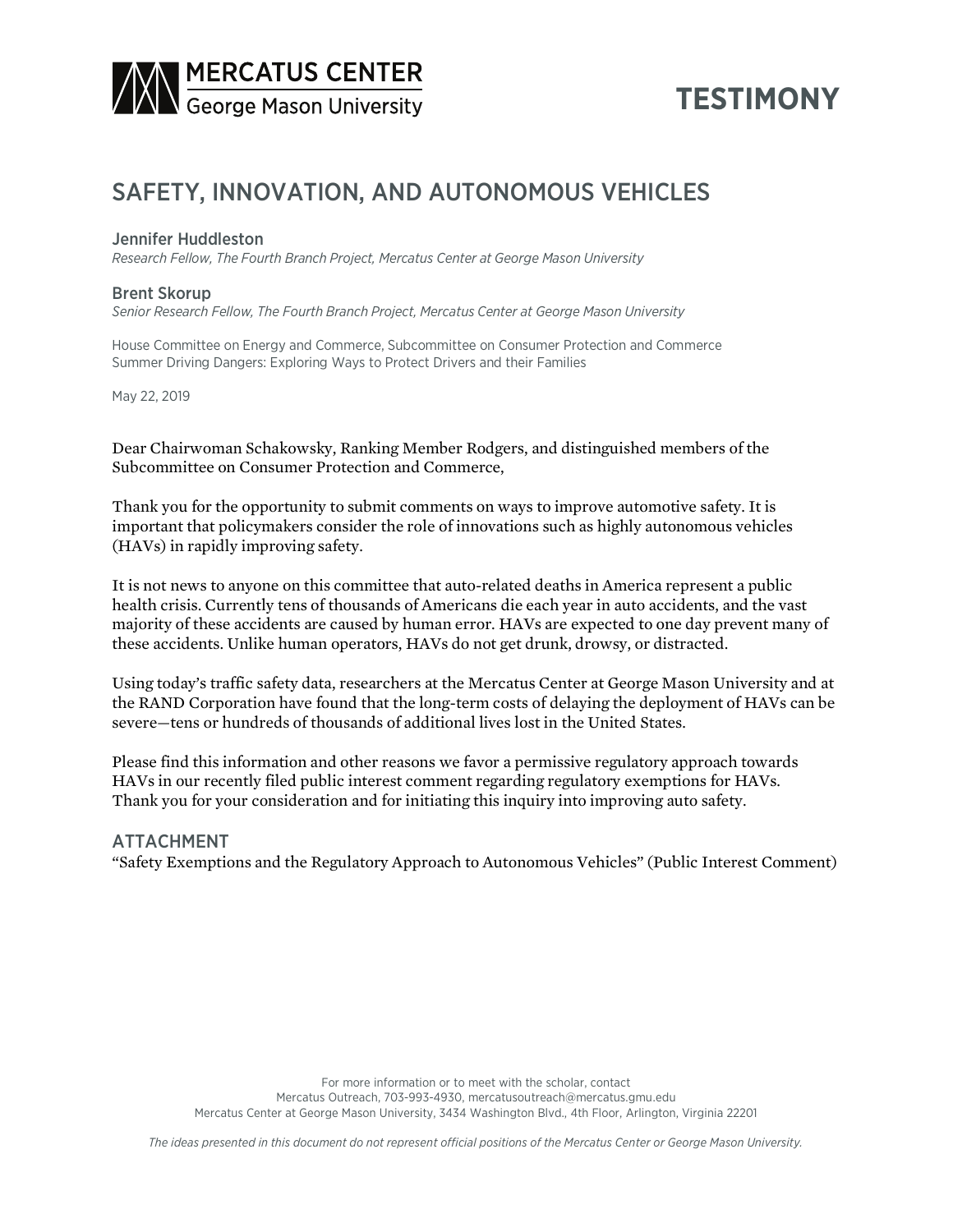

**PUBLIC INTEREST COMMENT**

Bridging the gap between academic ideas and real-world problems

# SAFETY EXEMPTIONS AND THE REGULATORY APPROACH TO AUTONOMOUS VEHICLES

### BRENT SKORUP

*Senior Research Fellow, The Fourth Branch Project, Mercatus Center at George Mason University*

#### JENNIFER HUDDLESTON *Research Fellow, The Fourth Branch Project, Mercatus Center at George Mason University*

Agency: National Highway Traffic Safety Administration Comment Period Opens: March 19, 2019 Comment Period Closes: May 20, 2019 Submitted: May 20, 2019 Docket No. NHTSA-2019-0016

The Fourth Branch project of the Mercatus Center at George Mason University is dedicated to advancing knowledge about the effects of regulation on society, commerce, and innovation. As part of its mission, the program conducts independent legal and economic analyses to assess agency rulemakings and proposals from the perspective of consumers and the public. In the past, it has published research related to the regulatory approach to transportation innovation, including highly automated vehicles (HAVs).

We welcome the opportunity to submit comments regarding the request from General Motors for exemptions from the National Highway Traffic Safety Administration (NHTSA) for automated driving systems. HAVs have the potential to significantly reduce the number of car accidents and provide many other safety benefits. The current flexible approach has focused on enabling technological innovation in this field. With these potential benefits in mind, our comments focus on the following points:

- Regulatory exemptions for HAVs should proceed until existing law is updated.
- NHTSA should be permissive in exempting low-emission vehicles.
- Economic experience suggests that safety benefits from a permissive approach toward HAV deployment.

For more information, contact Mercatus Outreach, 703-993-4930, mercatusoutreach@mercatus.gmu.edu Mercatus Center at George Mason University 3434 Washington Blvd., 4th Floor, Arlington, VA 22201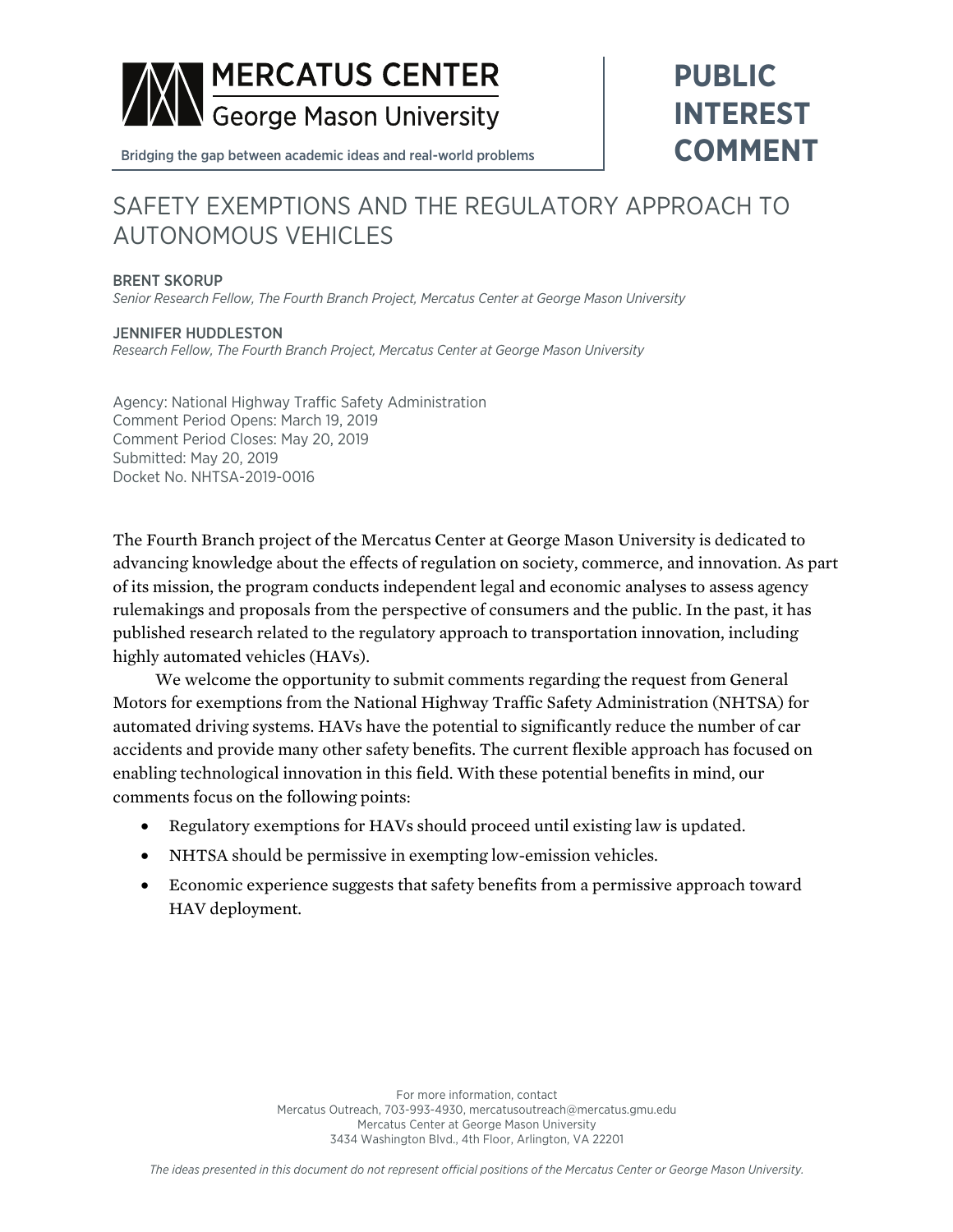I. NHTSA'S CURRENT "SOFT LAW" APPROACH TO HAVS IS PRUDENT, BUT REGULATORY EXEMPTIONS SHOULD PROCEED UNTIL EXISTING REQUIREMENTS ARE UPDATED FOR HAVS NHTSA has taken a largely "soft law" approach to regulating autonomous vehicles through various guidance documents, working groups, and other informal approaches.1 Through these various subregulatory approaches, NHTSA's stated aim is to enable and encourage the development of these technologies along diverse and competing pathways as a way to maximize their social benefit.<sup>2</sup> This regulatory approach thus far has allowed innovators to rapidly develop solutions that they see as being demanded by the market.<sup>3</sup>

While there are many benefits to soft law, as technology advances faster than formal policy solutions, the Department of Transportation (DOT) will have to consider granting exemptions on a case-by-case basis until it reaches a point where regulation is both needed and appropriate, given the state of the technology. Soft law serves as a second-best solution, but it will allow time for legislative bodies and agencies to gain a greater understanding and avoid enacting laws that will limit or dictate the ways in which technology should develop.<sup>4</sup> For emerging technologies, soft law should be preferred over stifling regulation.

Exemptions from certain standards will need to be considered as new technology does not fit into current regulatory boxes but may provide safer or better alternatives. Recently, as part of AV 3.0, the DOT stated that it will no longer presume that the operator of a vehicle is human;<sup>5</sup> however, existing regulations may not quickly adjust to such a change in presumption without the need for exemptions. In fact, an HAV operating system is likely to be safer than a human operator, as discussed later in this comment.

Providing exemptions even in particular cases may provide more general guidance over what kinds of technologies can be anticipated to receive exemptions going forward. Ideally, these exemptions will gradually provide a general framework for safety and design while still encouraging competition in the market. While case-by-case exemptions provide regulatory flexibility, failure to establish more general rules on updated safety or design of HAVs could lead to regulatory uncertainty and have the undesirable effect of slowing down product development.<sup>6</sup> As such, the current exemption method should be considered a stopgap until standards can be updated to reflect innovative advancements.

## II. NHTSA SHOULD BE PERMISSIVE IN EXEMPTING LOW-EMISSION VEHICLES

NHTSA asks, "What studies, data, assumptions, scientific reasoning, and methodologies are needed for the agency to evaluate and compare the [zero-emission autonomous vehicle] and a [Federal Motor Vehicle Safety Standards]-compliant non-ADS vehicle? For example, should the agency assess whether an ADS steers, brakes, and accelerates at least as effectively and safely (e.g.,

l

<sup>1</sup> *See* Ryan Hagemann, Jennifer Huddleston Skees & Adam Thierer, *Soft Law for Hard Problems*, 17 COLO. TECH. L.J. 37 (2019).

<sup>2</sup> *See* NATIONAL HIGHWAY TRAFFIC SAFETY ADMINISTRATION, AUTOMATED VEHICLES FOR SAFETY, [https://www.nhtsa.gov/technology](https://www.nhtsa.gov/technology-innovation/automated-vehicles-safety) [-innovation/automated-vehicles-safety](https://www.nhtsa.gov/technology-innovation/automated-vehicles-safety) (last visited May 9, 2019); *see also* Ryan Hagemann, Jennifer Huddleston Skees, and Adam Thierer, *"Soft Law" Is Eating the World: Driverless Car Edition*, THE BRIDGE, Oct. 11, 2018, [https://www.mercatus.org/bridge](https://www.mercatus.org/bridge/commentary/soft-law-eating-world-driverless-car) [/commentary/soft-law-eating-world-driverless-car](https://www.mercatus.org/bridge/commentary/soft-law-eating-world-driverless-car).

<sup>3</sup> *See* Hagemann, Huddleston Skees & Thierer, *supra* note 2.

<sup>4</sup> *See* Hagemann, Huddleston Skees & Thierer, *supra* note 1.

<sup>5</sup> US DEPARTMENT OF TRANSPORTATION, PREPARING FOR THE FUTURE OF TRANSPORTATION: AUTOMATED VEHICLES 3.0 (2018).

<sup>6</sup> *See* Carolyn Said, *California OKs No-Driver AV Testing*, GOVTECH, Feb. 27, 2018, [https://www.govtech.com/fs/transportation](https://www.govtech.com/fs/transportation/California-OKs-No-Driver-AV-Testing.html) [/California-OKs-No-Driver-AV-Testing.html](https://www.govtech.com/fs/transportation/California-OKs-No-Driver-AV-Testing.html) (discussing the impact of California requirements and the need for state-level exemptions for testing or operation of autonomous vehicles).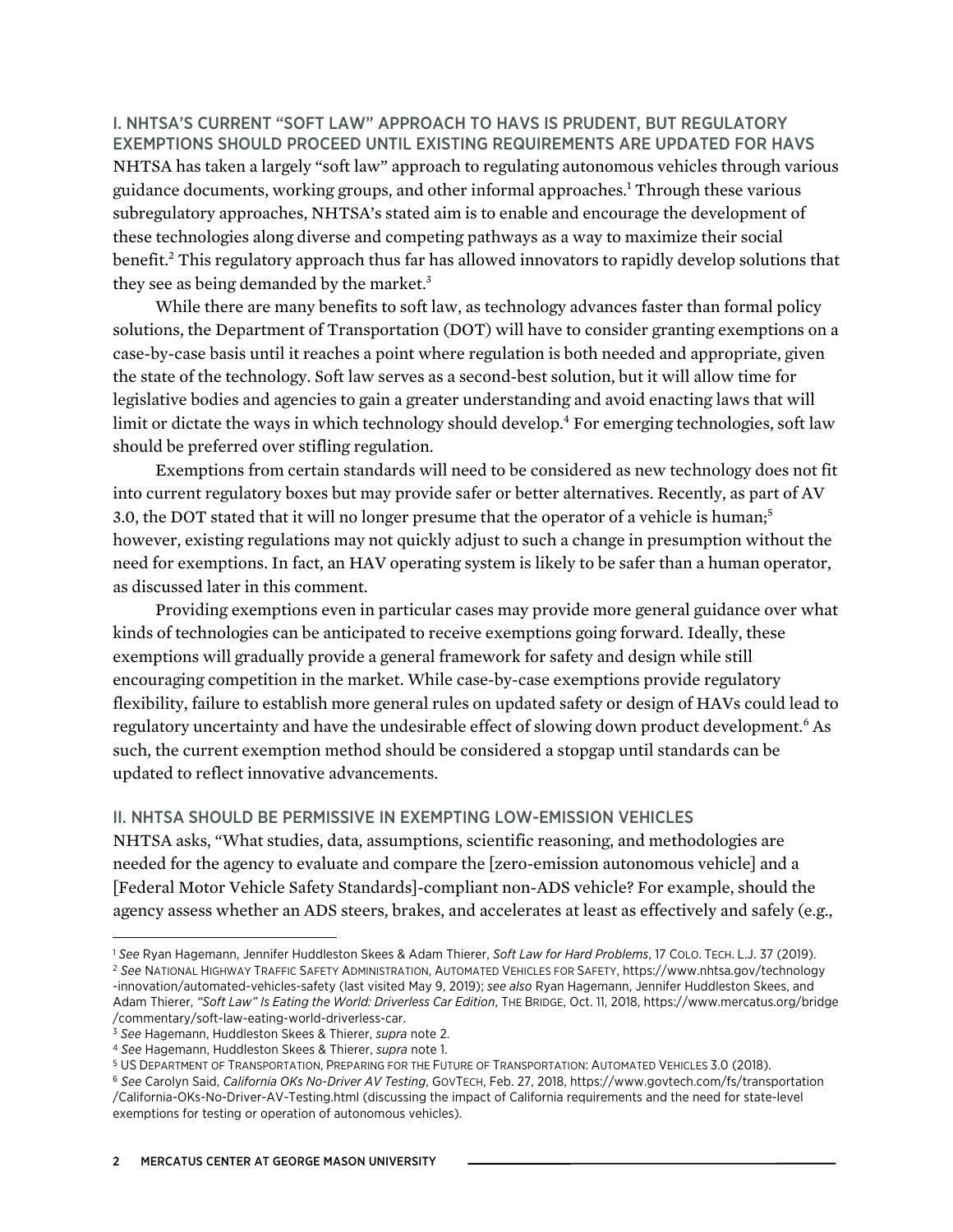as quickly) as the average human driver? If so, what methodology should it use? Are there other approaches to making the safety evaluation and comparison? Please provide specific references to all sources of such tools or evaluation approaches."

When considering exemptions for low-emission motor vehicles, requiring the applicant to show safety at least equal to the safety level of the standard would be too stringent and unsupported by law. Section 30113(b)(3)(B)(iii) includes a somewhat permissive legal standard for evaluating exemption requests for low-emission motor vehicles, and it is certainly less stringent than the standard for exemptions under  $(B)(ii)$  and  $(B)(iv)$ .

Under the statute, NHTSA may provide exemptions to low-emission vehicles with features that would not "unreasonably lower the safety level" of those vehicles.7 Whether something is unreasonable is obviously subject to differences of opinion. However, it's notable that *forbidding what is unreasonable*, as 30113(b)(3)(B)(iii) does, is a fairly permissive legal standard. As legal scholar Benjamin Zipursky noted, such a rule "permits everything except that which is unreasonable" and initiates an inquiry to determine what is excessive.<sup>8</sup>

The question before NHTSA, then, is *whether an exemption would excessively lower the safety level of a vehicle*. This is more permissive than the standard in (B)(ii) and (B)(iv), which generally requires applicants to show that their exempted vehicle would provide a safety level at least equal to the safety level of the standard.<sup>9</sup>

## III. MODELING THE GENERAL PUBLIC INTEREST AND SAFETY BENEFITS OF A PERMISSIVE APPROACH TOWARD HIGHLY AUTOMATED VEHICLES

As Secretary Chao has noted, HAVs have "the potential to impact safety significantly—by reducing crashes caused by human error, including crashes involving impaired or distracted drivers, and saving lives."<sup>10</sup> Impaired drivers are believed to have been responsible for 3,000 deaths in 2017.<sup>11</sup>

Unlike human drivers, HAVs never get drunk, drowsy, or distracted. Further, HAV computer systems benefit from the crowdsourced nature of HAV development. A hard-to-see pedestrian crosswalk, for instance, would be "known" by every HAV using the same mapping system, whereas the existence of the crosswalk must be relearned by every new human driver who passes by. HAV mapping and sensor systems will likely improve in time. The same cannot be expected from human drivers.

A permissive regulatory approach toward HAVs should be warranted if the benefits of that approach exceed the costs in terms of loss of life. Mercatus scholars have noted in a previous public interest comment to NHTSA that "every policy decision must be judged by how rapidly it can help us advance that goal [of zero traffic deaths] and move us away from the current baseline [100% human drivers] in terms of both lives lost and other costs to citizens and the economy."12

That public interest comment (attached herein) estimates the diffusion rates of HAVs and the accompanying reduction in traffic deaths. From those estimates, the comment models the costs

 $\overline{a}$ 

<sup>&</sup>lt;sup>7</sup> We question the wisdom and fairness in treating low-emission vehicles favorably relative to conventional vehicles, but that issue is outside the purview of this proceeding.

<sup>8</sup> Benjamin C. Zipursky, *Reasonableness In and Out of Negligence Law*, 163 U. PENN. L. REV. 2131, 2136 (2015).

<sup>9</sup> 49 U.S.C. 30113(b)(3)(B)(ii), (iv).

<sup>10</sup> US DEPARTMENT OF TRANSPORTATION, *supra* note 5, at ii.

<sup>11</sup> NATIONAL HIGHWAY TRAFFIC SAFETY ADMINISTRATION, DISTRACTED DRIVING, [https://www.nhtsa.gov/risky-driving/distracted](https://www.nhtsa.gov/risky-driving/distracted-driving) [-driving](https://www.nhtsa.gov/risky-driving/distracted-driving) (last visited May 9, 2019).

<sup>&</sup>lt;sup>12</sup> ADAM THIERER & CALEB WATNEY, COMMENT ON THE FEDERAL AUTOMATED VEHICLES POLICY 2-3 (2016).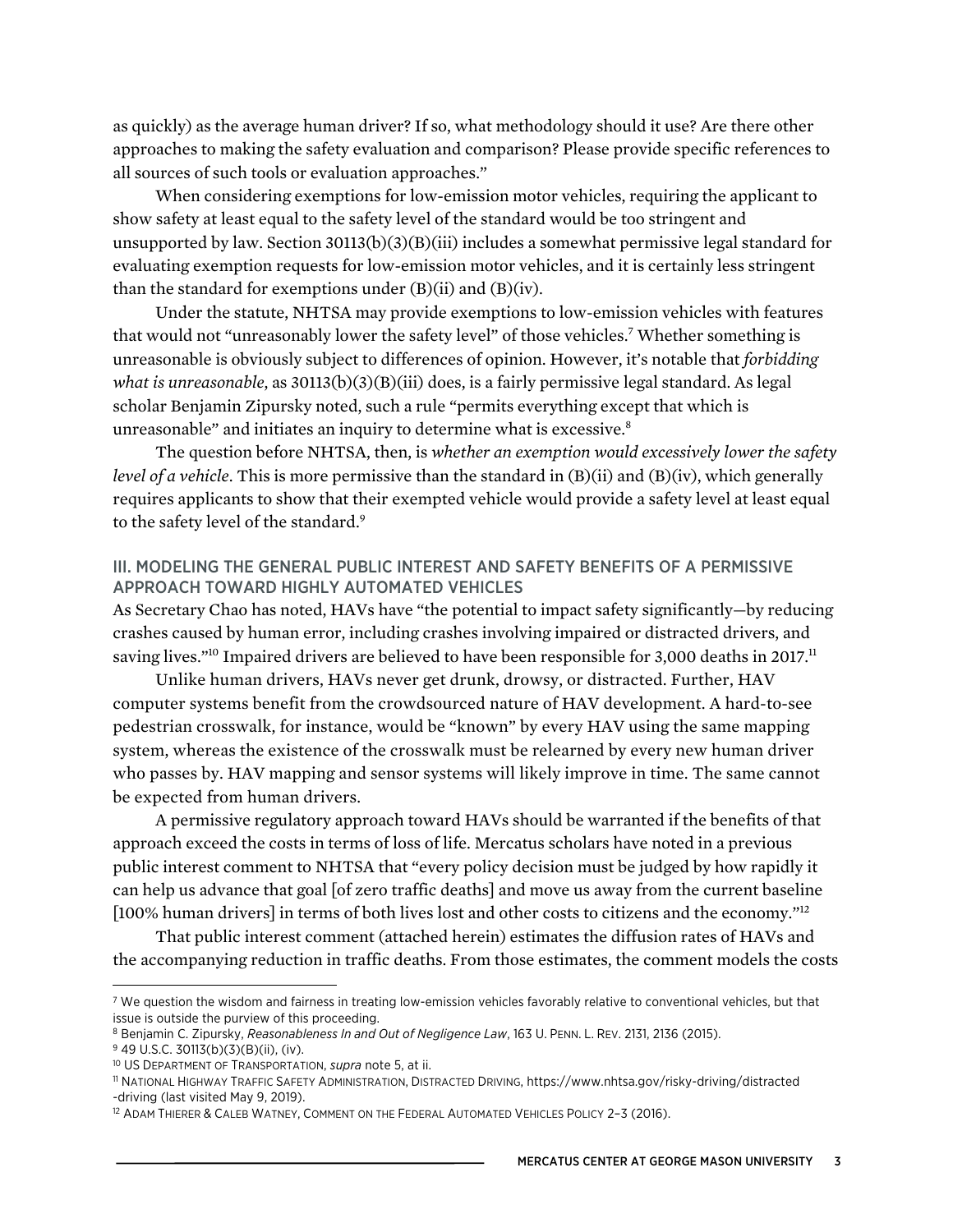in lives from regulatory delay, finding that a 10 percent delay in HAV deployment, for instance, corresponds to about 34,000 additional deaths during a 30-year diffusion period. A Rand Corporation study similarly finds that delaying the deployment of HAVs could have severe costs in terms of human life, particularly in the long term. The authors state that, for instance, they "could not find a plausible set of conditions in which waiting for significant safety improvements saved more lives in the long run." The long-term cumulative cost of waiting could be, according to their models, as high as half a million lives lost.<sup>13</sup>

## **CONCLUSION**

We applaud the NHTSA's commitment to improving transportation and transportation safety by encouraging innovation in HAVs. The underlying law and the economic research we've provided call for a permissive approach when granting exemptions for low-emission HAVs. We hope NHTSA will continue its case-by-case analysis until the regulatory framework is adequately updated.

## ATTACHMENT

"Comment on the Federal Automated Vehicles Policy" (Public Interest Comment)

 $\overline{a}$ 

<sup>&</sup>lt;sup>13</sup> NIDHI KALRA & DAVID G. GROVES, RAND CORPORATION, THE ENEMY OF THE GOOD: ESTIMATING THE COST OF WAITING FOR NEARLY PERFECT AUTOMATED VEHICLES 26 (2017).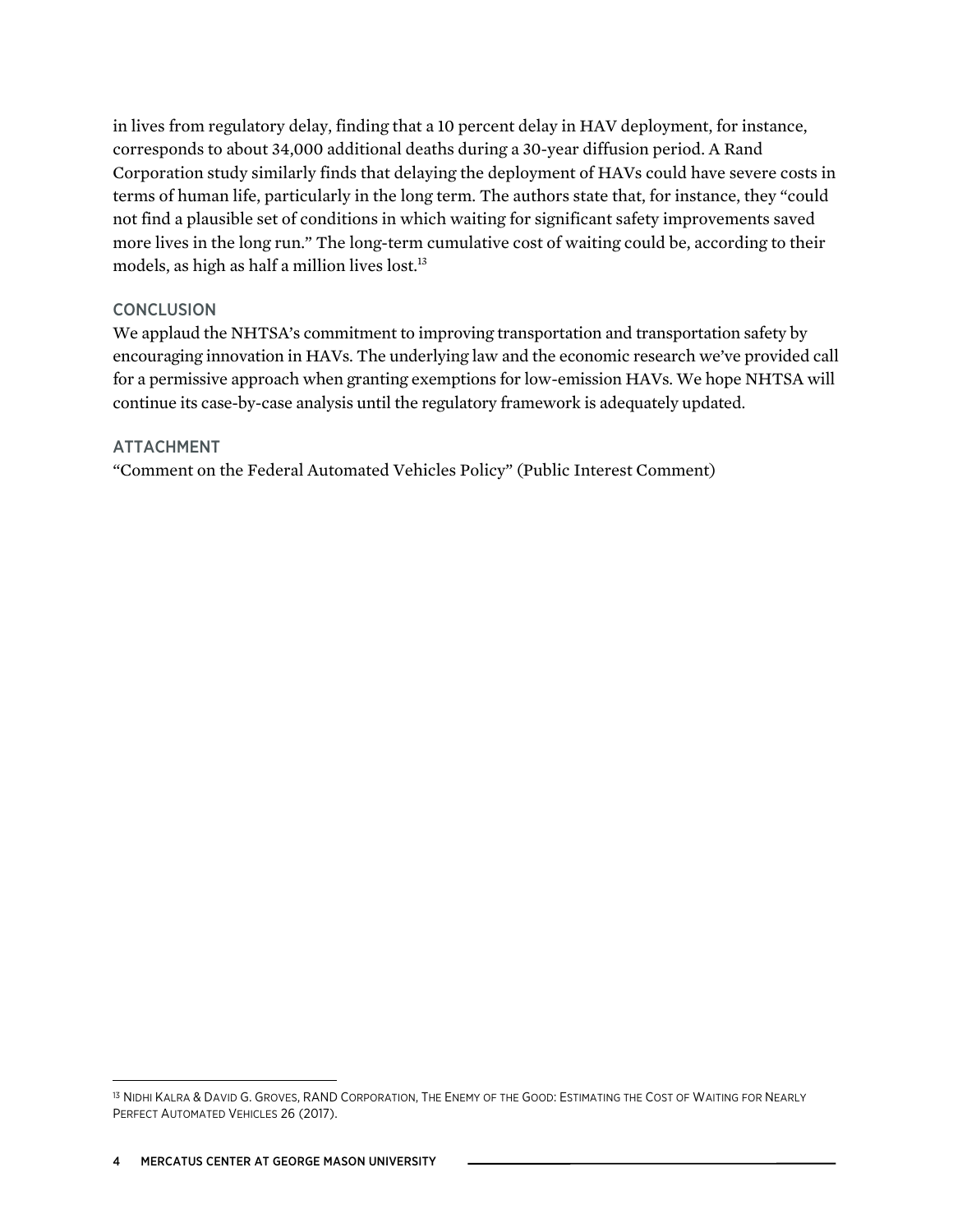

PUBLIC INTEREST COMMENT

[Bridging the gap between academic ideas and real-world problems](http://mercatus.org)

# COMMENT ON THE FEDERAL AUTOMATED VEHICLES POLICY

ADAM THIERER Senior Research Fellow, Technology Policy Program Mercatus Center at George Mason University

CALEB WATNEY MA Fellow Mercatus Center at George Mason University

Request for Comment on Federal Automated Vehicles Policy Agency: National Highway Traffic Safety Administration, Department of Transportation Proposed: September 23, 2016 Comment period closes: November 22, 2016 Submitted: November 22, 2016 Docket ID: NHTSA-2016-0090

## INTRODUCTION

The Technology Policy Program of the Mercatus Center at George Mason University is dedicated to advancing knowledge about the effects of regulation on society. As part of its mission, the program conducts independent analyses to assess agency rulemakings and proposals from the perspective of consumers and the public. Therefore, this reply comment does not represent the views of any particular affected party but is designed to assist the agency as it explores these issues.

> For more information, contact Taylor Barkley, Assistant Director of Outreach for Technology Policy 703-993-8205, [tbarkley@mercatus.gmu.edu](mailto:tbarkley@mercatus.gmu.edu) Mercatus Center at George Mason University 3434 Washington Boulevard, 4th Floor, Arlington, VA 22201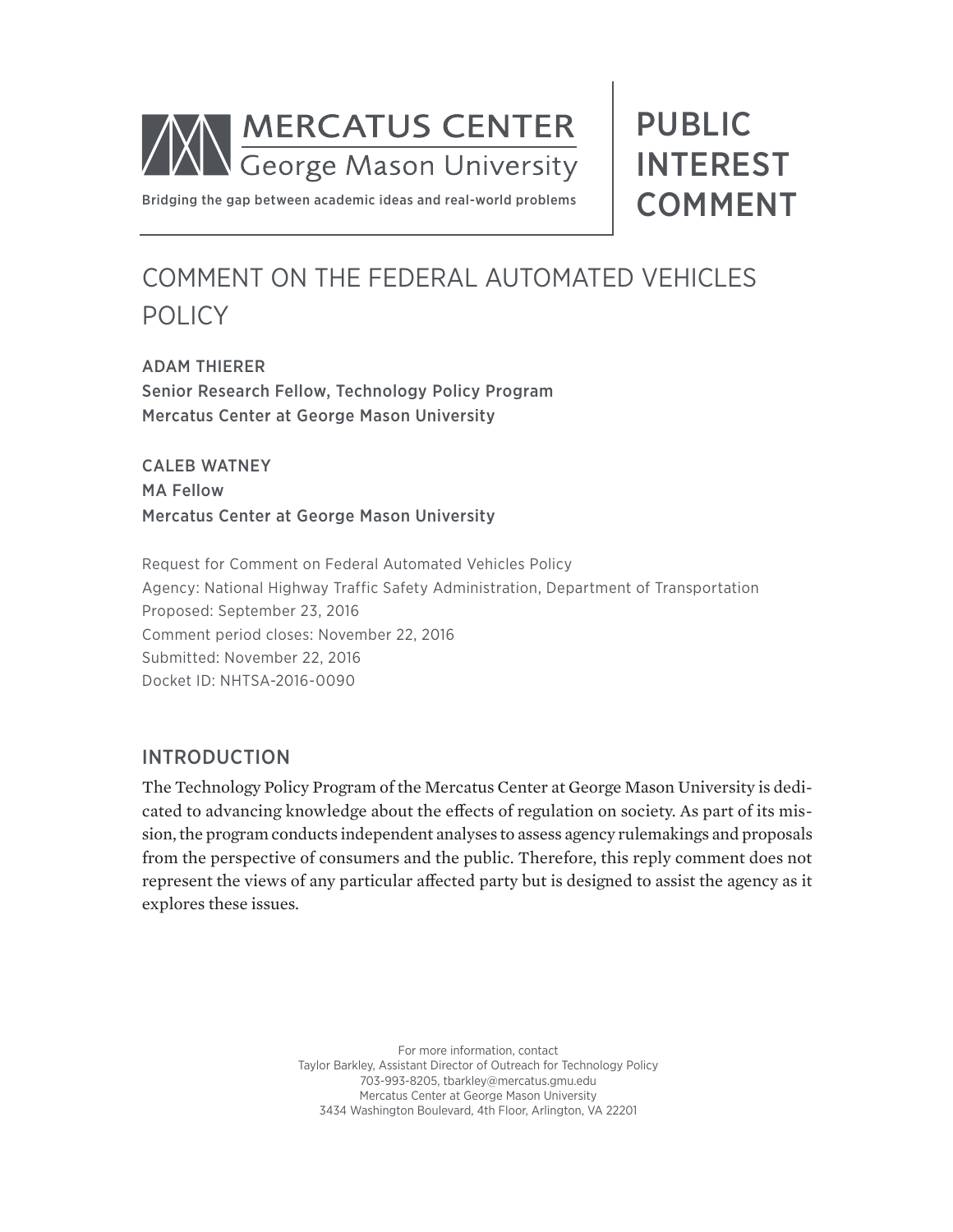We appreciate the opportunity to submit reply comments regarding the National Highway Traffic Safety Administration's (NHTSA) Federal Automated Vehicles Policy.1 We are also grateful to our Mercatus colleague Oliver Sherouse for his valuable help in the construction of our regulatory delay model.

# THE BASELINE IN THE DEBATE OVER AUTOMATED VEHICLE POLICY

"Every single death on our roadways is a tragedy," NHTSA administrator Mark Rosekind noted recently. "We can prevent them. Our drive toward zero deaths is more than just a worthy goal. It is the only acceptable goal."2

We agree. Zero fatalities on our roads is a noble goal. But the length of time it takes to reach that goal is just as important as the goal itself. We are concerned that NHTSA's proposed policy for automated vehicles may inadvertently increase the number of total automobile fatalities by delaying the rapid development and diffusion of this life-saving technology.

At every juncture of this ongoing debate over highly automated vehicle (HAV) policy, we must keep in mind the real-world baseline of motor vehicle safety. As NHTSA knows all too well, the current baseline is troubling, with over 35,000 people dying on US roadways in 2015 (roughly 96 people per day) and 94 percent of all crashes being attributable to human error. More disturbing is the fact that, as NHTSA recently noted, "preliminary estimates for the first half of 2016 show an alarming uptick in fatalities—an increase of about 10.4 percent as compared to the number of fatalities in the first half of 2015."3

Imagine if everyone who was drunk behind the wheel were instead in the backseat of an HAV. In 2014 nearly 9,100 people were killed in alcohol-impaired-driving crashes (25 people per day), and there was an average of one alcohol-impaired-driving fatality every 53 minutes. And motor vehicle crashes are the leading cause of death for people age 16 through 24. It seems reasonable to assume that the majority of these tragedies could be avoided if autonomous systems took over the job of driving for us.<sup>4</sup>

For these reasons, some have pointed out that "automation on the roads could be the great public-health achievement of the 21st century" if HAV technology can help address this situation and move us closer to a world of zero fatalities.<sup>5</sup> Every policy decision must be judged

<sup>1.</sup> Request for Comment on Federal Automated Vehicles Policy, 81 Fed. Reg. 65,703 (proposed September 23, 2016). The policy can be found at National Highway Traffic Safety Administration (NHTSA), *Federal Automated Vehicles Policy*, September 2016.

<sup>2.</sup> National Highway Traffic Safety Administration (NHTSA), "U.S. DOT, National Safety Council Launch 'Road to Zero' Coalition to End Roadway Fatalities," press release, October 5, 2016.

<sup>3.</sup> Ibid. See also NHTSA, "Early Estimate of Motor Vehicle Traffic Fatalities for the First Half (Jan–Jun) of 2016," Traffic Safety Facts, October 2016.

<sup>4.</sup> As the chief executive of Nvidia Corp put it, "We can recognize objects better than humans can. The beautiful thing about a car doing perception, using our computers, is that it never gets tired. It has eyes all around the car. It's never intoxicated. And it's never angry. It has no emotions. So once you train and test the car, it gets better and better as more and more experiences accumulate." Jen-Hsun Huang, interview by Jason Anders, "Inside the Brain of the Driverless Car," *Wall Street Journal*, October 30, 2016.

<sup>5.</sup> Adrienne LaFrance, "Self-Driving Cars Could Save 300,000 Lives per Decade in America," *Atlantic*, September 29, 2015.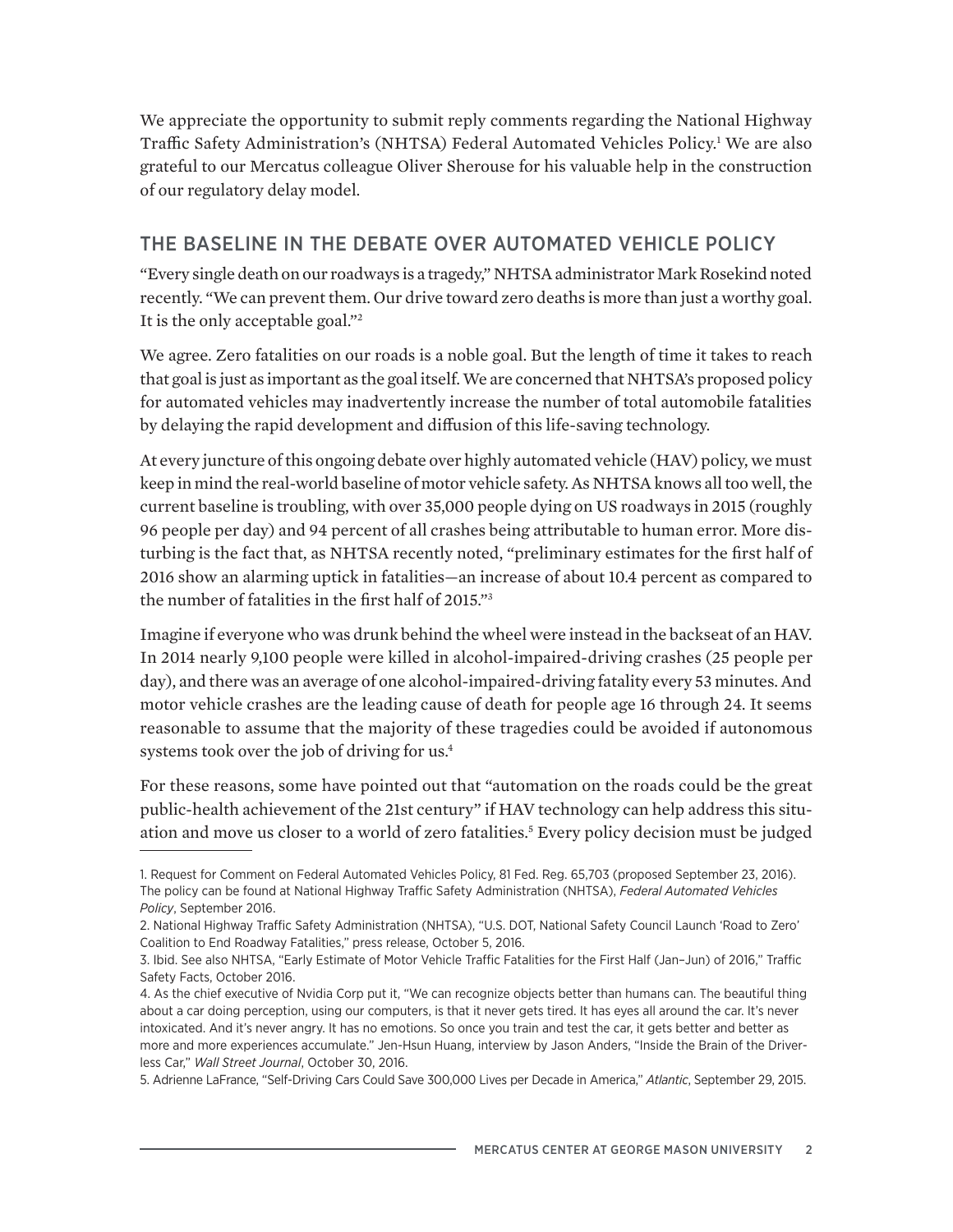by how rapidly it can help us advance that goal and move us away from the current baseline in terms of both lives lost and other costs to citizens and the economy.

Indeed, the toll in terms of human lives is not the end of the story. The estimated economic cost of all motor vehicle traffic crashes in the United States in 2010 (the most recent year for which cost data is available) was \$242 billion.<sup>6</sup> Lowering the frequency of accidents will, therefore, have many beneficial effects on the economy.

If HAV technology eliminates the need for households to own vehicles altogether, the economic implications will be profound for a typical family. In his recent book, *Humans Need Not Apply*, computer scientist Jerry Kaplan observes that, with the average car costing owners \$9,151 per year to drive 15,000 miles (2013 data) and with most households owning two cars, American households spend \$18,000 annually on their vehicles.7 Because driverless cars will help bring down transportation costs, and because fewer Americans may need to own cars at all, Kaplan estimates a potential 75 percent drop in the cost of personal transportation—a savings roughly equal to a typical family's entire annual food budget.<sup>8</sup>

The NHTSA should keep these numbers in mind as it contemplates public policy for HAVs. Any policy that would slow HAV innovation would likely have profoundly deleterious implications for society.

# THE OPPORTUNITY COSTS ASSOCIATED WITH PRIOR RESTRAINT

In this section, we identify the most worrisome portion of the NHTSA's proposed HAV guidance: the agency's suggestion that some sort of premarket approval authority might be needed for these technologies.

Generally speaking, wise policy that encourages innovation avoids prior restraints on trialand-error experimentation. Prior regulatory restraints on innovative activities stifle the sort of creative, organic, bottom-up solutions that will be needed to solve problems that may be unforeseeable today.<sup>9</sup> Attempting to preemptively plan for every hypothetical worst-case scenario and then requiring it to be addressed through a regulatory process means that many *best-case* scenarios will never come about.<sup>10</sup>

When commercial uses of an important resource or technology are arbitrarily prohibited or curtailed, the opportunity costs of such exclusion may not always be immediately evident. Nonetheless, those unseen effects are very real and have profound consequences for individuals, the

<sup>6.</sup> NHTSA, "The Economic and Societal Impact of Motor Vehicle Crashes, 2010 (Revised)," Report No. DOT HS 812 013, May 2015.

<sup>7.</sup> Jerry Kaplan, *Humans Need Not Apply: A Guide to Wealth and Work in the Age of Artificial Intelligence* (New Haven, CT: Yale University Press, 2015), 196.

<sup>8.</sup> Ibid.

<sup>9.</sup> Adam Thierer and Andrea Castillo, "Preparing for the Future of Artificial Intelligence" (Public Interest Comment, Mercatus Center at George Mason University, Arlington, VA, July 22, 2016).

<sup>10.</sup> Adam Thierer, *Permissionless Innovation: The Continuing Case for Comprehensive Technological Freedom*, 2nd ed. (Arlington, VA: Mercatus Center at George Mason University, 2016), 2.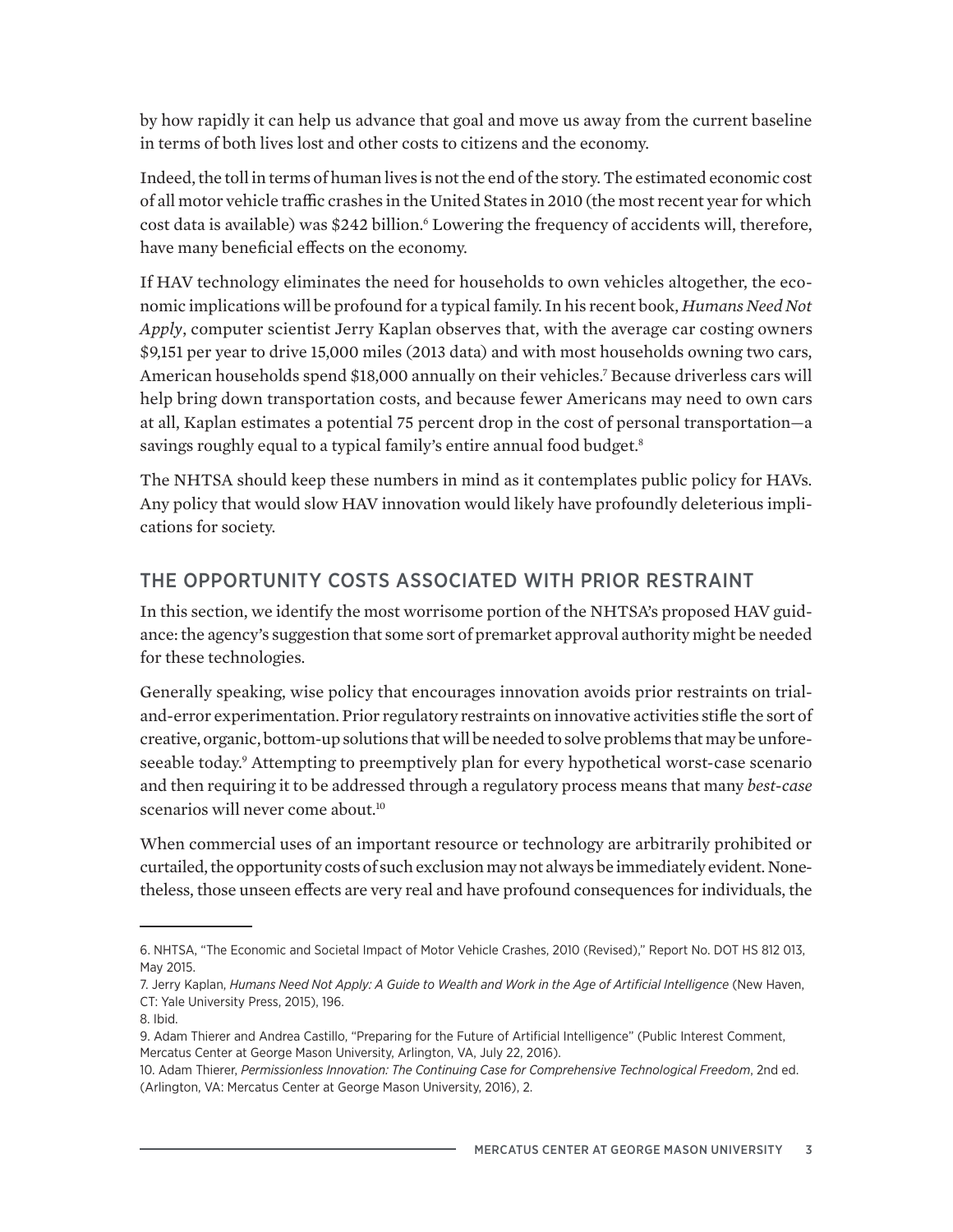economy, and society. The Internet itself provides a good example of the profound opportunity costs associated with misguided regulation. Initially, commercial development of the Internet was prohibited. But when this mistake was corrected in the early 1990s through the commercial opening of the Internet, the true opportunity costs of the original prohibitions become evident. E-commerce exploded following commercialization, and a vibrant array of new sites and services emerged rapidly—and in ways that no one could have predicted just a few years earlier. New and better digital services continue to emerge rapidly thanks to America's "permissionless innovation" approach to Internet policy.<sup>11</sup>

This is why NHTSA should keep opportunity costs in mind as the agency looks to formulate policy for a fast-moving technology like HAVs. This principle is particularly true in the case of HAVs because the opportunity costs include human lives. If policymakers discount unseen potential future gains or opportunities of HAVs and focus only on the immediate potential risks—and then impose prior regulatory restraints to deal with them—the costs could be catastrophic in terms of human life.

It is helpful to think about this issue in terms of "error costs," which is a term that antitrust lawyers and economists use when referring to the costs of bad decisions about innovation and competition policy.12 These scholars are concerned with two types of errors: Type I (false positive) and Type II (false negative) errors. Type I and Type II errors are not equivalent because "false positives are more costly than false negatives, because self-correction mechanisms mitigate the latter but not the former."13

Stated differently, "in the second (Type II error) case, society can witness the effects of the technology" but "in the first (Type I error) case, consumers will never know what they are missing," observes Michael A. Carrier of Rutgers Law School.<sup>14</sup> "We can only see the tip of the innovation iceberg, and a technology's abandonment will forever deny consumer its possibilities," he argues. "The error-cost asymmetry is another reason for erring on the side of not quashing the technology."15

Error-cost analysis provides a useful framework for exploring innovation policy issues and explains why NHTSA's discussion of premarket approval authority is so troubling. Beginning on page 71 of the *Federal Automated Vehicles Policy*, NHTSA suggests,

A pre-market approval approach—used either in conjunction with or as a replacement for DOT's existing self-certification and compliance testing process—might have potential for expediting the safe introduction and public acceptance of HAVs. Such a regulatory approach could also contribute to public acceptance

<sup>11.</sup> Adam Thierer, "Embracing a Culture of Permissionless Innovation," *Cato Online Forum*, November 2014. 12. Geoffrey A. Manne and Joshua D. Wright, "Innovation and the Limits of Antitrust," *Journal of Competition Law & Economics* 6, no. 1 (2010): 153–202.

<sup>13.</sup> Ibid., 157.

<sup>14.</sup> Michael A. Carrier, *Innovation for the 21st Century: Harnessing the Power of Intellectual Property and Antitrust Law* (Oxford: Oxford University Press, 2011), 131.

<sup>15.</sup> Ibid.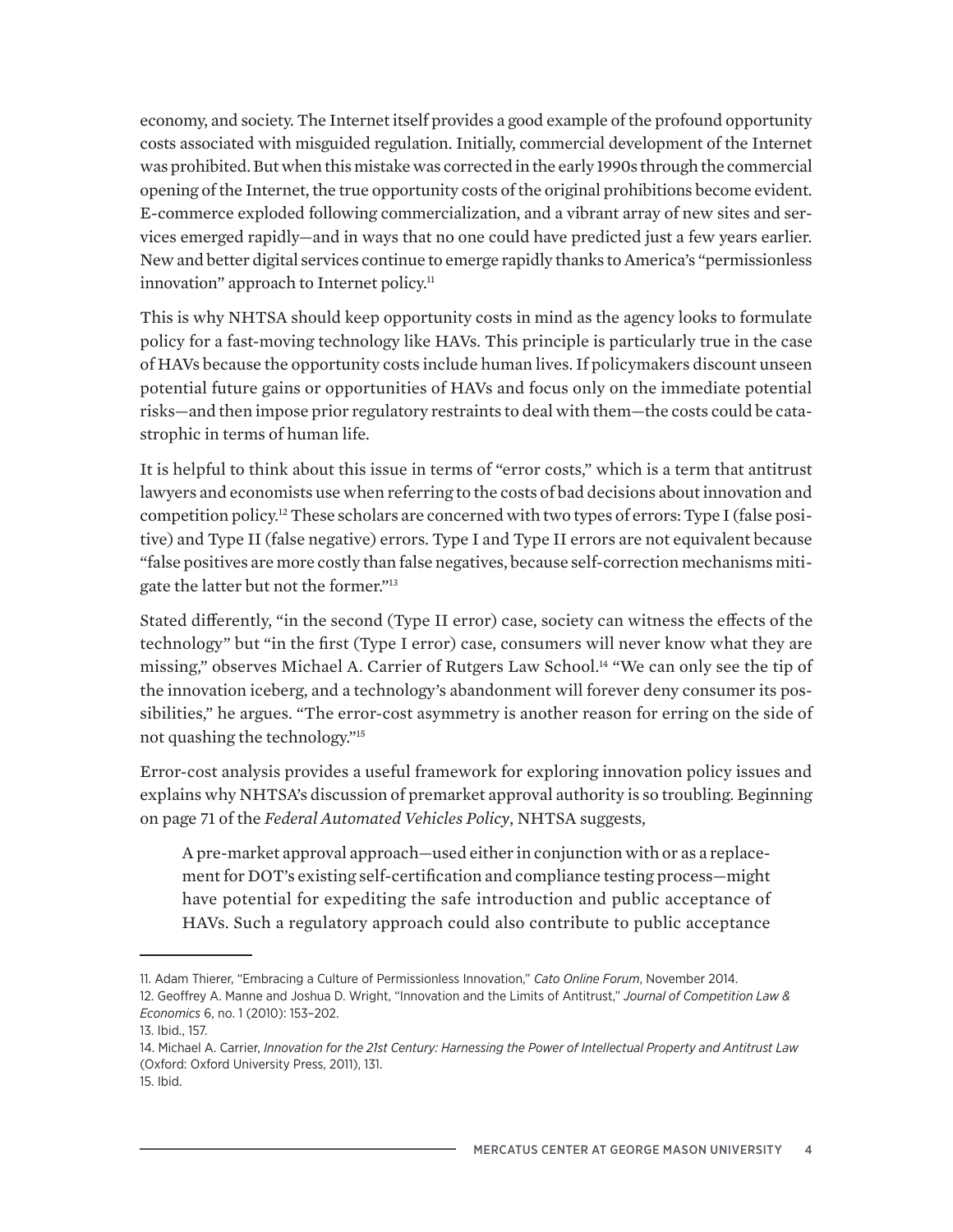of and confidence in HAVs, because it would involve affirmative approval by the federal government of the safety of HAVs and new safety technologies.16

## More specifically,

NHTSA adoption of a full pre-market approval approach for HAVs would entail replacing the self-certification process with at least two new statutory provisions. The first provision would prohibit the manufacture, introduction into commerce, offer for sale and sale of HAVs unless, prior to such actions, NHTSA has assessed the safety of the vehicle's performance and approved the vehicle.<sup>17</sup>

NHTSA admits that "substitution of pre-market approval for all standards for which manufacturers currently self-certify would be a wholesale structural change in the way NHTSA regulates motor vehicle safety and would require both fundamental statutory changes and a large increase in Agency resources."<sup>18</sup> The agency also suggests that the Federal Aviation Administration (FAA) might provide a model for how such premarket approval of HAVs by NHTSA could work.19

However, in a short appendix to its HAV guidance document, NHTSA notes that "the duration of the [FAA] certification processes varies. Typically, they last three to five years."20 Moreover, "the most recent FAA certification process for a new commercial aircraft design, the one for the Boeing 787 Dreamliner, lasted considerably longer. It consumed an estimated 200,000 hours of FAA staff time and lasted eight years."<sup>21</sup>

That fact alone should foreclose any further discussion about the wisdom of NHTSA employing an FAA-like premarket approval regime for HAVs. Even the *average* duration of FAA premarket certifications (three to five years) is far too long if we hope to get life-saving HAV technologies deployed on a timely basis.

One way of comparing the costs of the FAA's premarket approval regime and NHTSA's current postmarket approval regime is by looking at the cost to produce automobiles versus civilian aircraft over time. If the lengthy premarket approval process used by the FAA significantly increases the time and cost of getting new civilian aircraft onto the market, we would expect that to appear in the long-term costs of production as measured by the Producer Price Index (PPI). While there may be too much noise to pick up a clear trend over a short period of time, the long-term data should reveal any difference between the two regulatory structures.

<sup>16.</sup> NHTSA, *Federal Automated Vehicles Policy*, 72.

<sup>17.</sup> Ibid.

<sup>18.</sup> Ibid., 73.

<sup>19. &</sup>quot;For example, the Federal Aviation Administration (FAA) uses pre-market approval processes to regulate the safety of complex, software-driven products like autopilot systems on commercial aircraft, and unmanned aircraft systems." Ibid., 71.

<sup>20.</sup> Ibid., 95.

<sup>21.</sup> Ibid., 95–96.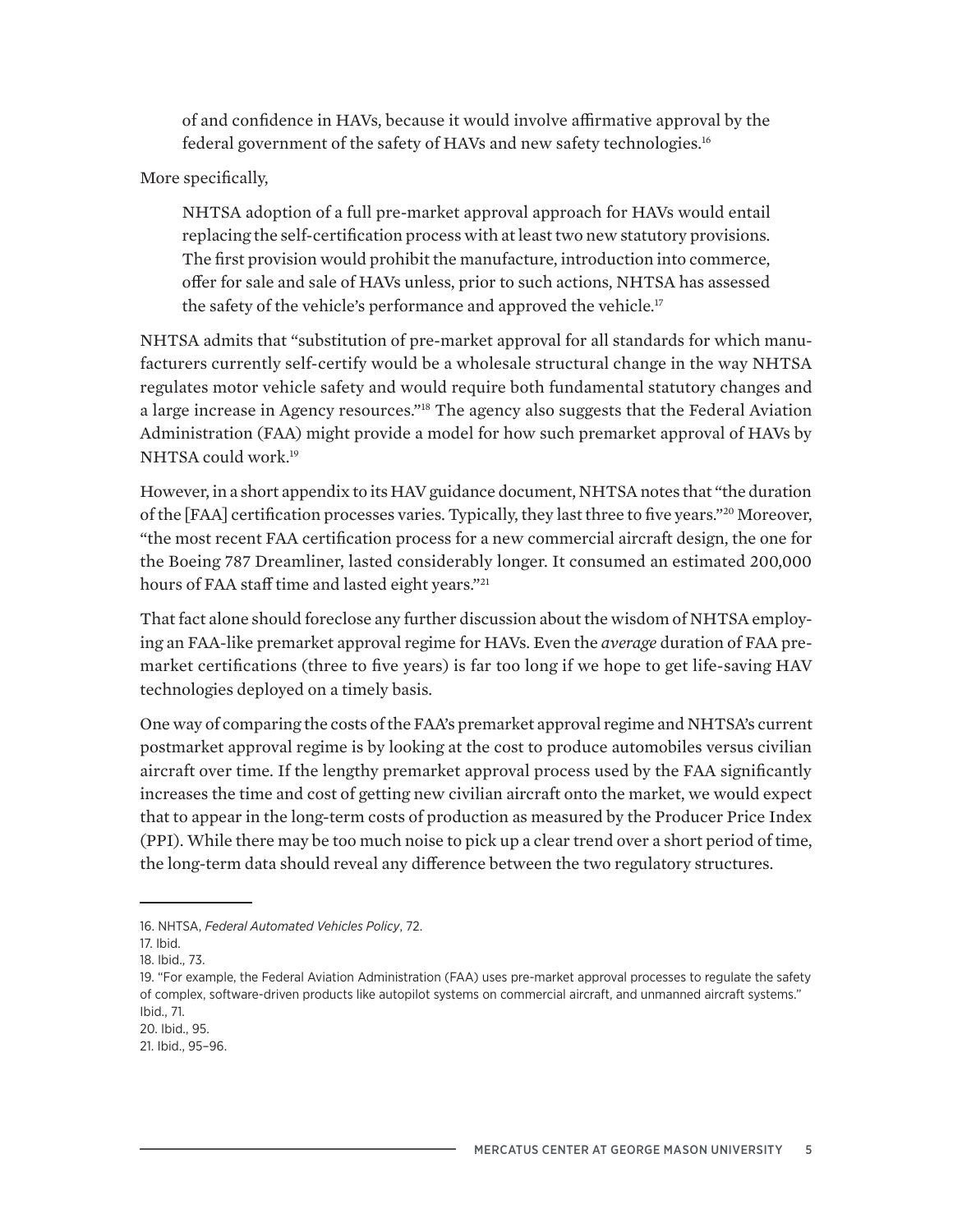Figure 1 shows a clear divergence in the cost of producing civilian aircraft<sup>22</sup> and automobiles<sup>23</sup> since 1985, which is the earliest year data is available for both. After chaining both indices to 1985, we can see that the cost of production has risen 43 percent for automobiles and 167 percent for civilian aircraft over the last 31 years.



**FIGURE 1. RELATIVE COST TO PRODUCE AUTOMOBILES AND CIVILIAN AIRCRAFT**

While there are undoubtedly many factors at play in determining the costs of production for both industries, it seems unclear what could cause such a large differential in the costs of production. Some of the potential explanations hold no water. Automobiles and airplanes are made out of similar materials, and while aircraft use much more aluminum than automobiles, the price of aluminum has been relatively stable over the last 30 years.<sup>24</sup> The increase in economies of scale should actually benefit aircraft over this period because there has been larger growth in miles flown than miles driven since 1985.<sup>25</sup> And by focusing on the cost for producers rather than consumers, we avoid any confounding variables relating to collusion in the airline industry to charge consumers higher prices. Given the lack of other explanations, it seems likely that the large differential must be at least partially attributable to the FAA's more complicated and time-consuming regulatory approach.

[http://www.infomine.com/investment/metal-prices/aluminum/all/.](http://www.infomine.com/investment/metal-prices/aluminum/all/)

<sup>22.</sup> To measure the production costs for civilian aircraft, we used PPI series PCU3364113364113.

<sup>23.</sup> To measure the production costs for automobiles, we used PPI series PCU3361103361102.

<sup>24.</sup> InfoMine, InvestmentMine, "Historical Aluminum Prices and Price Chart," accessed November 21, 2016,

<sup>25.</sup> US Department of Transportation, Bureau of Transportation Statistics, "Table 1-40: U.S. Passenger-Miles (Millions)," *National Transportation Statistics*, July 2016.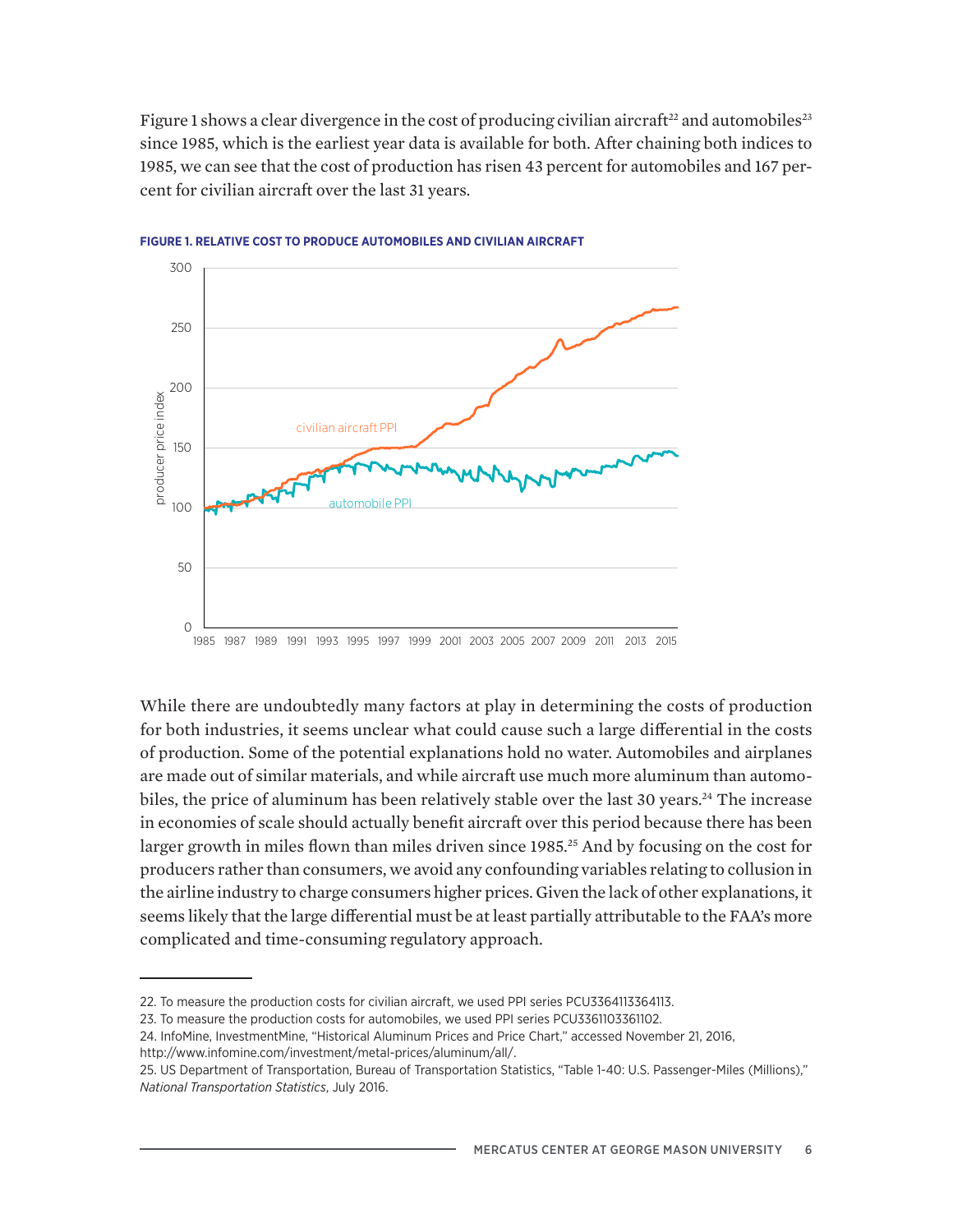Regulation predicated on premarket approval has real costs to industry that may be too small to measure in any given year but can add up significantly in the long run. There will also be serious costs associated with any attempt to apply traditional vehicle regulatory standards to emerging HAV systems. Paul Brubaker, a former administrator of DOT's Research and Innovative Technology Administration and the current president and CEO of the Alliance for Transportation Innovation, recently noted that NHTSA's guidance document "still requires that autonomous vehicles must demonstrate compliance with Federal Motor Vehicle Safety Standards (FMVSS)."26 Brubaker describes the problem with this requirement:

These standards include 286 references to human drivers and mandate traditional design features such as steering wheels, displays and pedals. Any fully self-driving vehicle would violate more than one-third of those standards, not to mention half of the Series 100 Crash Avoidance standards built into the compliance structure.<sup>27</sup>

"This is 2016, not 1966 when the Highway Safety Act that laid out this governance process passed," Brubaker notes. "Today, innovation cycles are measured in months but temporary exceptions can take a year or more and the rulemaking process will take considerably longer."<sup>28</sup>

Brubaker is correct. It is highly unlikely that regulation will be able to evolve fast enough to make this approach work because of the so-called pacing problem, which refers to the "the gap between the introduction of a new technology and the establishment of laws, regulations, and oversight mechanisms for shaping its safe development."29 Technology policy expert Larry Downes has shown how lawmaking in the information age is inexorably governed by the "law of disruption," meaning that "technology changes exponentially, but social, economic, and legal systems change incrementally."30 "Emerging technologies change at the speed of Moore's Law," Downes notes, "leaving statutes that try to define them by their technical features quickly out of date."31

This is a particular problem in the field of automated systems and machine learning, which are advancing at an astonishing pace.32 Carl Tobias, a product liability law professor at the University of Richmond, comments on self-driving technology: "Technology is always running ahead

<sup>26.</sup> Paul Brubaker, "Innovators Must Speak Out on U.S. DOT Autonomous Vehicle Policy," *The Hill*, October 5, 2016. 27. Ibid.

<sup>28.</sup> Ibid.

<sup>29.</sup> Wendell Wallach, *A Dangerous Master: How to Keep Technology from Slipping beyond Our Control* (New York: Basic Books, 2015), 251.

<sup>30.</sup> Larry Downes, *The Laws of Disruption: Harnessing the New Forces That Govern Life and Business in the Digital Age* (New York: Basic Books, 2009), 2.

<sup>31.</sup> Ibid., 60.

<sup>32. &</sup>quot;First, regulatory promulgation is fundamentally an iterative and slow process, given the cycles of proposals, requests for comments, reviews, and lobbying that precede rulemaking. Second, with AV technologies in particular, their newness and rapid evolution create uncertainty in both rulemaking effects and of the technology itself. Moreover, with rapid technology changes, it can be challenging to prescribe rules that will remain relevant and appropriate through the development process." James M. Anderson et al., *Autonomous Vehicle Technology: A Guide for Policymakers* (Santa Monica, CA: RAND Corporation, 2016), 103.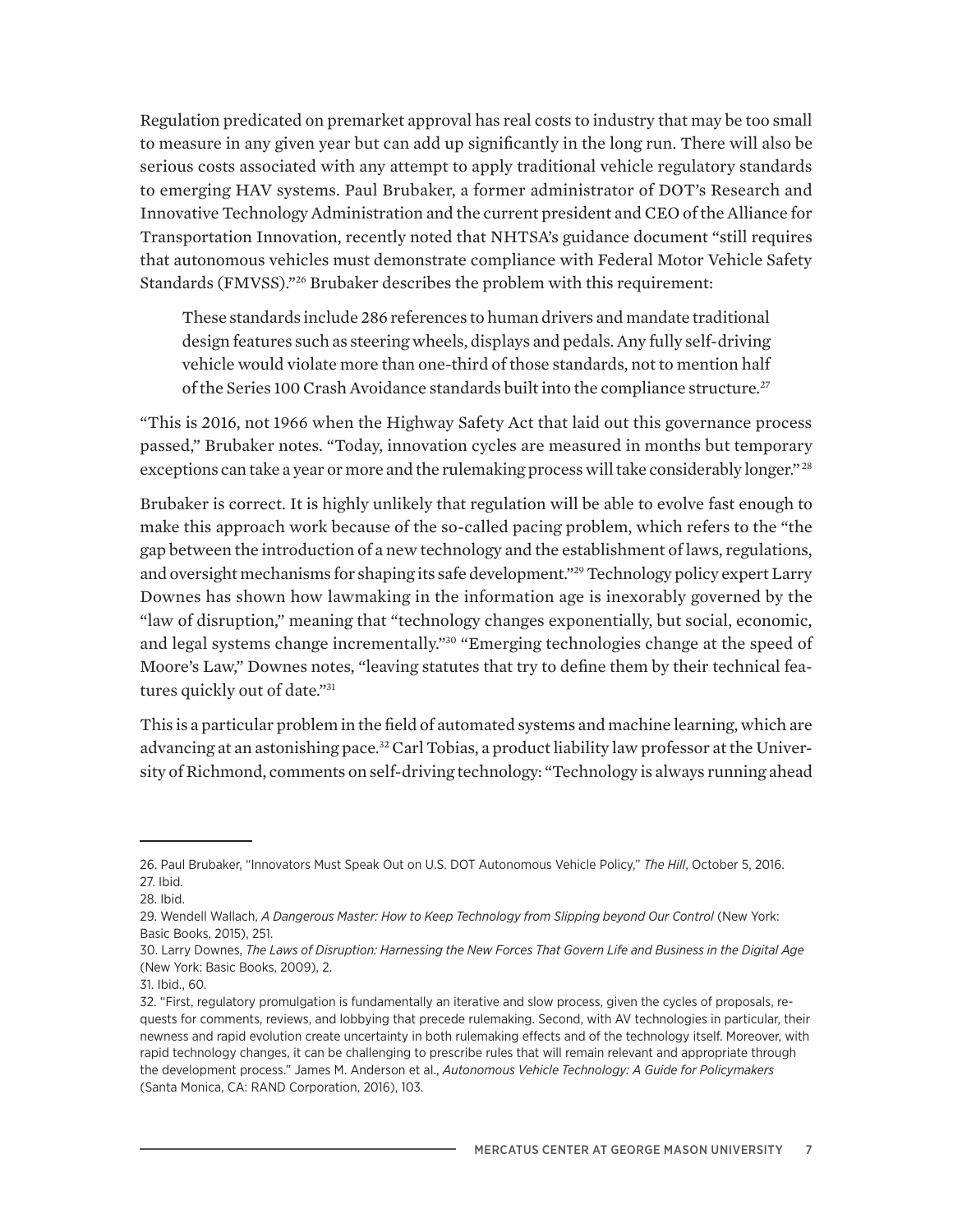of the law, but in this case, it is running way ahead of the law."33 Thus, if HAV innovators must constantly apply for exemptions from older rules or even newer guidelines in order to move forward, life-saving innovation in this sector will stagnate or perhaps even completely derail.

For these reasons, NHTSA should abandon the idea of premarket approval as a dangerous prior restraint on HAV innovation—a restraint that would put lives at risk. Instead, the agency should focus on best practices and *postmarket* oversight with the specific goal of monitoring the marketplace for gross negligence. Of course, this is already the "regulatory" model at work in our court system, as will be discussed further below.

# ALGORITHMIC REGULATION: AVOIDING A FEDERAL CODE **COMMISSION**

In terms of the dangers of premarket approval, we are also particularly concerned about NHTSA's claim that it "has authority to regulate the safety of software changes provided by manufacturers after a vehicle's first sale to a consumer" and the suggestion that the agency "may need to develop additional regulatory tools and rules to regulate the certification and compliance verification of such post-sale software updates."34

It is unclear whether NHTSA's currently regulatory authority can be read so broadly as to include software changes under its regulatory purview.<sup>35</sup> Regardless, such postsale regulation of software changes represents an extension of the sort of prior restraint or premarket approval approach that we diagnosed and critiqued above. Regulation of this sort raises the specter of potentially endless technocratic meddling with the design specifications for future code.

For example, NHTSA notes,

To address problems and to improve and expand performance capabilities in the coming years, manufacturers and other entities will likely provide software updates for motor vehicles well after they are manufactured and certified. Some of those changes will substantially alter the functions and technical capabilities of those vehicles.36

NHTSA seems to imply that this is a problem when, in reality, it is a benefit. The reality is that there is no such thing as perfectly "safe" code, and there is no end point when it comes to security. Rather, security is a dynamic and rapidly evolving process.<sup>37</sup> Systems have to be

<sup>33.</sup> Mike Ramsey, "Regulators Have Hands Full with Tesla's Plan for Hands-Free Driving," *Wall Street Journal*, March 27, 2015.

<sup>34.</sup> NHTSA, *Federal Automated Vehicles Policy*, 76.

<sup>35.</sup> NHTSA argues that "the statute underlying the FMVSS provides for manufacturer certification of a motor vehicle prior at the time of its manufacture. Subsequent software updates could affect the basis for that certification. In addition, such updates would themselves constitute new items of motor vehicle equipment, subject to the certification requirement and verification, to the extent there are applicable FMVSS." Ibid., 77. But Congress has not yet granted the agency the authority to treat HAV software updates as the equivalent of traditional motor vehicle equipment. 36. Ibid., 76–77.

<sup>37.</sup> Adam Thierer, "Don't Hit the (Techno-)Panic Button on Connected Car Hacking & IoT Security," *Technology Liberation Front*, February 10, 2015.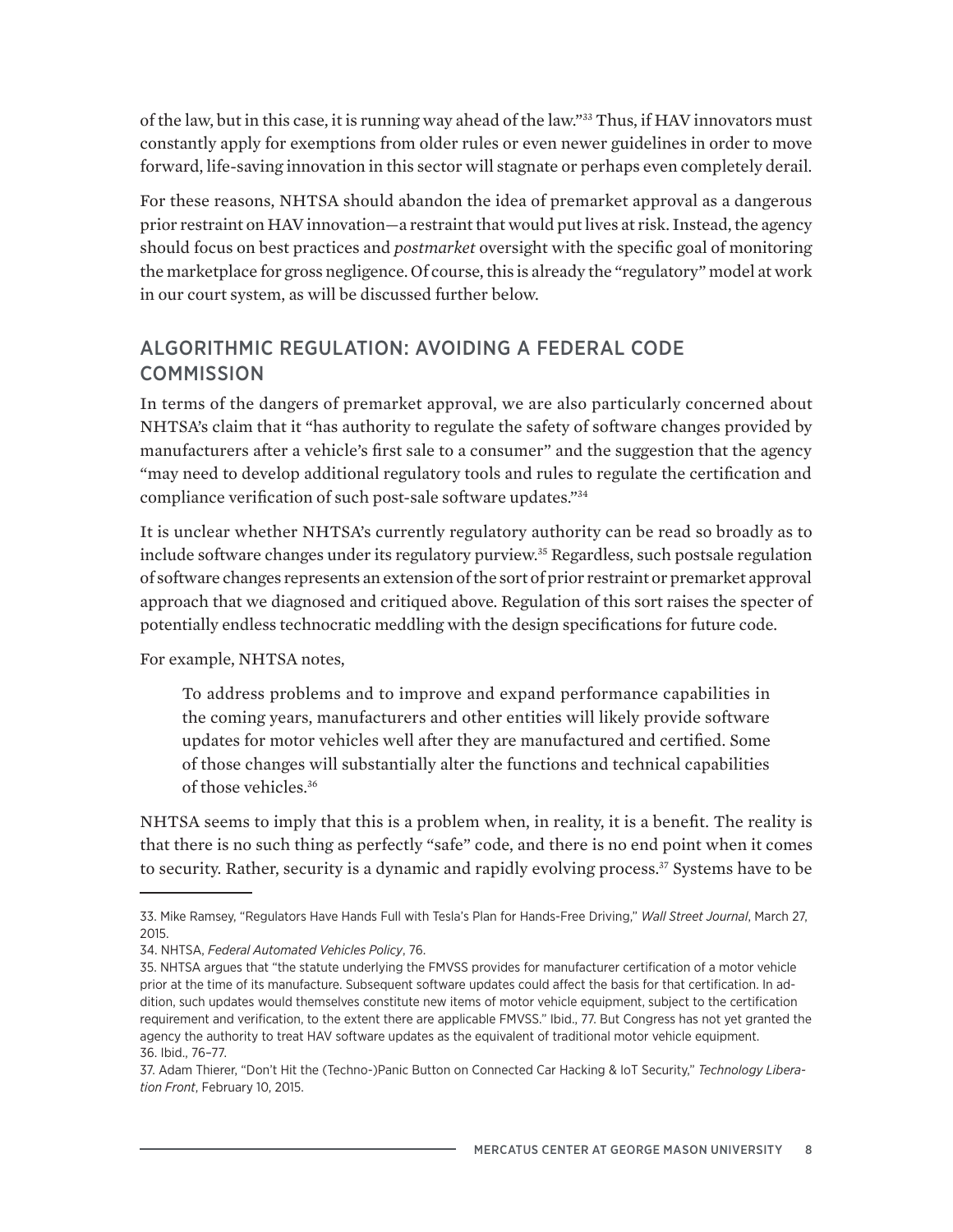devised and refined in real time to address vulnerabilities. It is only through ongoing realworld experimentation with actual technologies that we will discover better ways to optimize autonomous technologies for safety, security, privacy, and so on.

HAV system are dynamic by design, and any attempt to preemptively limit innovation based on short-term security concerns will, ironically, undermine the longer-term possibility of creating safer and more secure systems. "Dynamic systems are not merely turbulent," observes Virginia Postrel, author of *The Future and Its Enemies*. "They respond to the desire for security; they just don't do it by stopping experimentation."<sup>38</sup>

It also is vital to remember that "manufacturers have powerful reputational incentives at stake here, which will encourage them to continuously improve the security of their systems."<sup>39</sup> No automaker wants the bad publicity that accompanies car "hacks" or deficient code that leads to problematic outcomes. Innovators in this arena have a great incentive to understand and quickly deal with these issues because the future of their companies is at stake.

Moreover, it is worth noting that courts and class action lawsuits will quickly enter the picture at the first sign of serious trouble with HAV systems.<sup>40</sup> The automotive sector already attracts a disproportionately large amount of litigation activity when compared to other sectors, and that trend is certain to continue. "When confronted with new, often complex, questions involving products liability, courts have generally gotten things right," observes Brookings Institution scholar John Villasenor.<sup>41</sup> "Products liability law has been highly adaptive to the many new technologies that have emerged in recent decades, and it will be quite capable of adapting to emerging autonomous vehicle technologies as the need arises," he concludes.<sup>42</sup>

In sum, there is no reason to believe that common law will not adapt to new technological realities, especially since firms have powerful incentives to improve the security of their systems and avoid punishing liability, unwanted press attention, and lost customers. These facts counsel patience by policymakers, rejection of prior restraint on innovative activities, and ongoing trial-and-error experimentation to improve systems and technologies.

# MODELING THE POTENTIAL COSTS OF PREEMPTIVE REGULATION

In an effort to show how important a rapid deployment of HAV technology is, we have constructed a model to project the expected number of lives lost as a result of regulatory delay. It's impossible to predict exactly how much slower the diffusion rate of HAVs will be with a cumbersome premarket approval regime, so we have forecasted the expected loss of life at three different slowdown rates: 5 percent, 10 percent, and 25 percent. Table 1 illustrates these predictions.

<sup>38.</sup> Virginia Postrel, *The Future and Its Enemies: The Growing Conflict over Creativity, Enterprise, and Progress* (New York: Simon & Schuster, 1998), 199.

<sup>39.</sup> Adam Thierer and Ryan Hagemann, "Removing Roadblocks to Intelligent Vehicles and Driverless Cars," *Wake Forest Journal of Law & Policy* 5, no. 2 (2015), 40.

<sup>40.</sup> Adam Thierer, "When the Trial Lawyers Come for the Robot Cars," *Slate*, June 10, 2016.

<sup>41.</sup> John Villasenor, "Who Is at Fault When a Driverless Car Gets in an Accident?," *Atlantic*, April 25, 2014. 42. Ibid.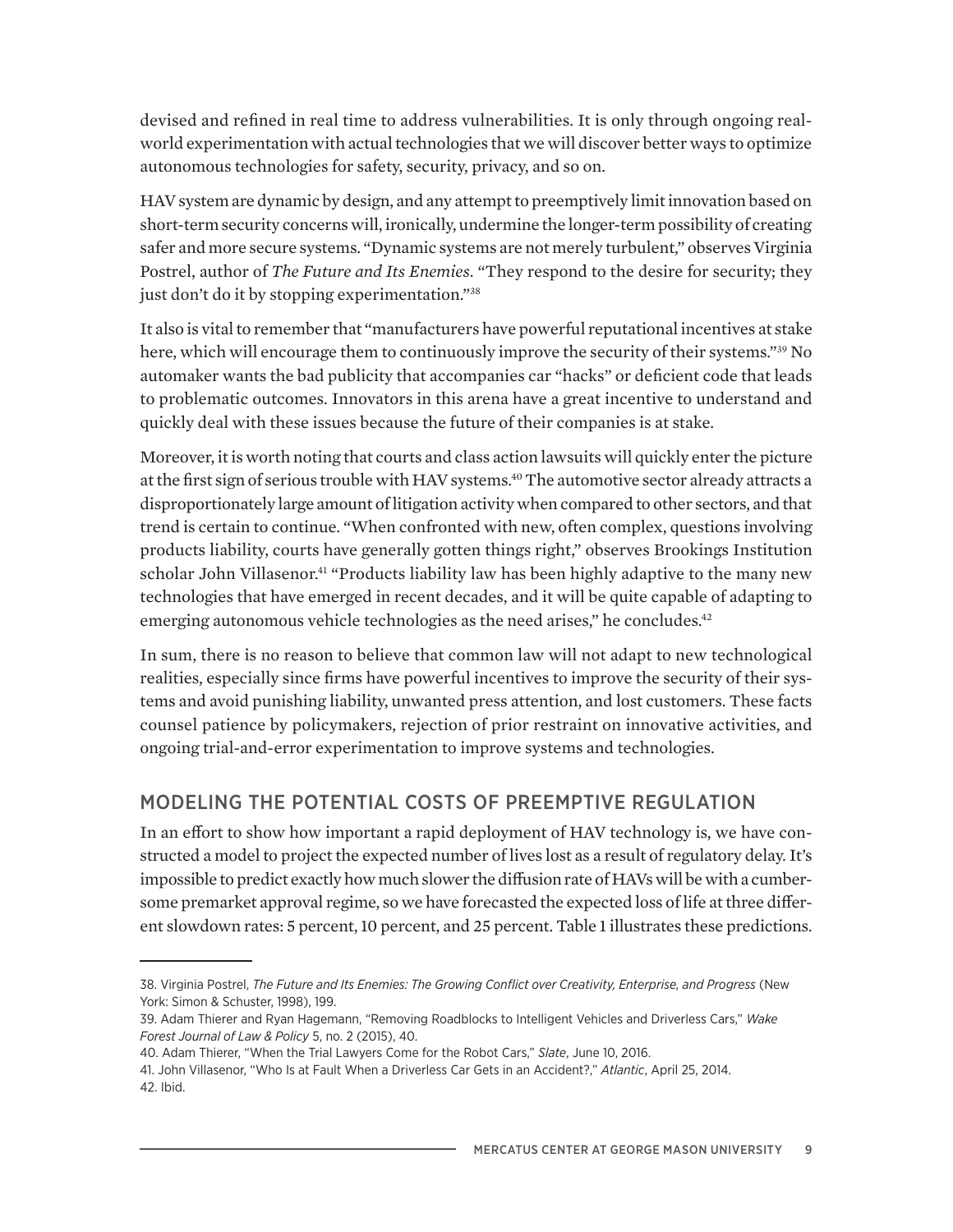If NHTSA's proposed premarket approval process slows the deployment of HAVs by 5 percent, we project an additional 15,500 fatalities over the course of the next 31 years. At 10 percent regulatory delay, we project an additional 34,600 fatalities over 33 years. And at 25 percent regulatory delay, we project an additional 112,400 fatalities over 40 years.

| Regulatory delay | Additional fatalities | Time until HAV saturation |
|------------------|-----------------------|---------------------------|
| 5 percent        | 15.500                | 31 years                  |
| 10 percent       | 34.600                | 33 years                  |
| 25 percent       | 112,400               | 40 years                  |

### **TABLE 1. ESTIMATED ADDITIONAL FATALITIES AT VARIOUS LEVELS OF REGULATORY DELAY**

This model works by first estimating the diffusion curve along which HAVs will be adopted, then slowing the slope of that curve by the rate of regulatory delay. In order to illustrate how the model works, we will specify the rate of regulatory delay as 10 percent.



#### **FIGURE 2. ESTIMATED DISPLACEMENT OF NONAUTONOMOUS MILES DRIVEN**

The first step is projecting the expected displacement of nonautonomous miles by HAVs and semiautonomous vehicles. In figure 2, the blue line shows our projected timeline for the percentage of total miles driven that has been displaced by autonomous miles. In red is the revised timeline with a 10 percent slowdown as a result of regulatory delay. Although both scenarios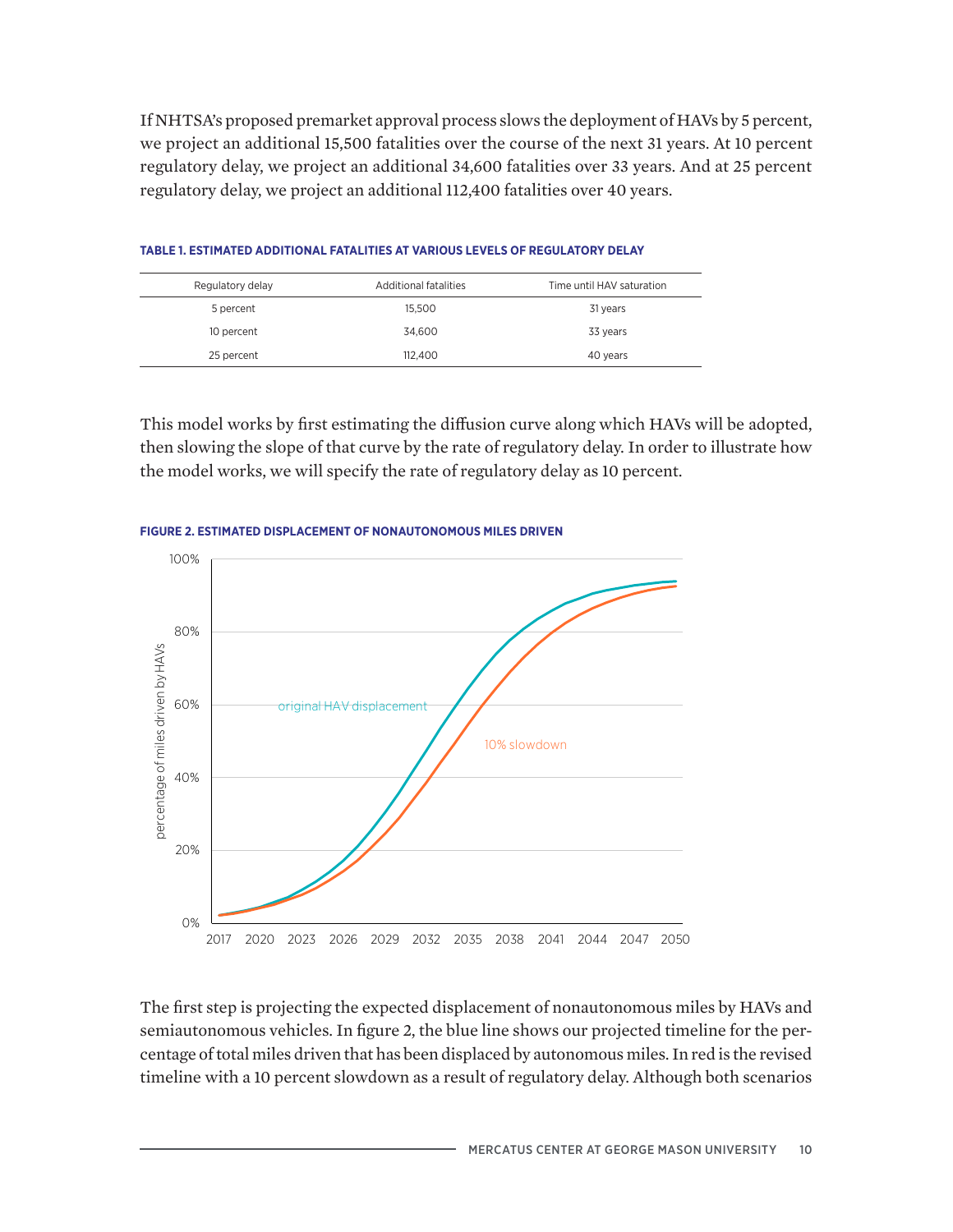eventually reach the same level of adoption, the total number of human-driven miles over the time frame is significantly larger with regulatory delay.

With a slower HAV rollout comes a larger number of yearly fatalities as human drivers remain on the road for longer periods of time. Figure 3 shows these fatality projections.





As with figure 2, the blue line in figure 3 represents the yearly automobile fatalities during the adoption period for HAVs, and the red line shows how the number of fatalities is affected by a 10 percent slowdown. The space between the two curves represents the estimated number of fatalities owing to regulatory delay. While the space may look small, the huge number of fatalities each year adds up quickly. In the event of a 10 percent slowdown, an additional 34,600 people will die over the rollout period.

Because of the inherent uncertainty surrounding the actual level of regulatory delay, we wanted to show how the fatalities vary over a wide spectrum from a 1 percent to a 50 percent slowdown. Figure 4 illustrates these results.

Even with only a 1 percent slowdown, we would expect an additional 3,000 fatalities. On the upper end of the projection, with a 50 percent slowdown, we could see as many as 378,500 fatalities.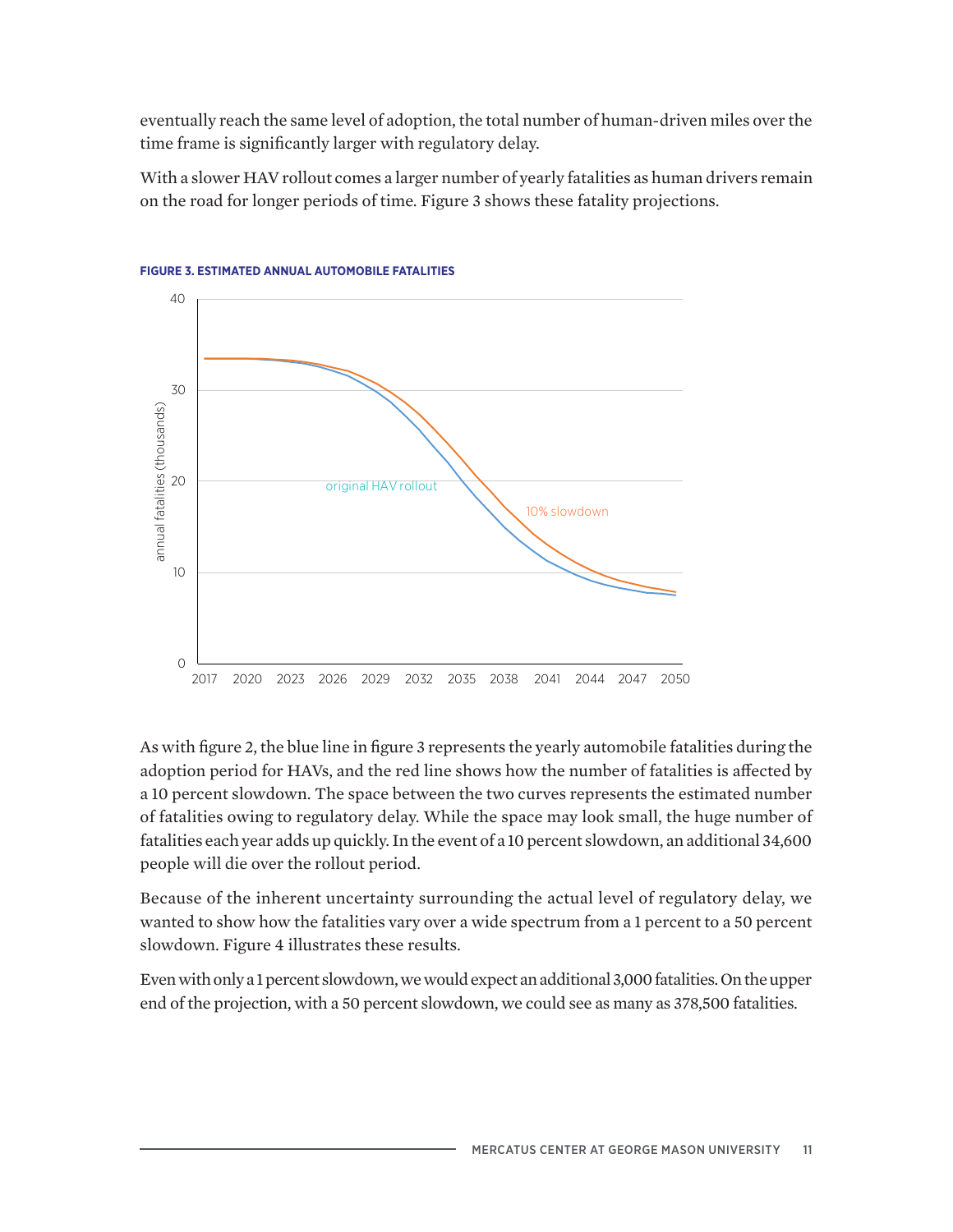**FIGURE 4. ADDITIONAL FATALITIES CAUSED BY REGULATORY DELAY**



Note that these fatalities projections are not annual but include the entire adoption period for HAVs. The adoption period varies based on the level of regulatory delay, between 30 years with no slowdown and 60 years with a 50 percent slowdown.

Our hope is that this model can give NHTSA and other commentators a baseline from which to compare a premarket approval regime and other regulatory approaches. The "cost of caution" is often difficult to quantify, but this model should give NHTSA some insight as to just how costly a delay in HAV technology can be. We detail the assumptions underlying our model in the appendix.

# ETHICAL CONSIDERATIONS

In this section we comment on an area that the NHTSA mentioned in the guidance document and that has been a larger topic of conversation in the industry for the past several years: the ethical considerations of driverless cars. More specifically, how should a self-driving car be programmed to act during an unavoidable accident?

While we do not intend to give a robust analysis of all aspects of this debate, we do want to counsel the agency against requiring a solution to this thorny moral problem before allowing driverless cars on the market. And on a more fundamental level, it might be the wrong question to ask.

The *MIT Technology Review* sets up the following scenario:

Imagine that in the not-too-distant future, you own a self-driving car. One day, while you are driving along, an unfortunate set of events causes the car to head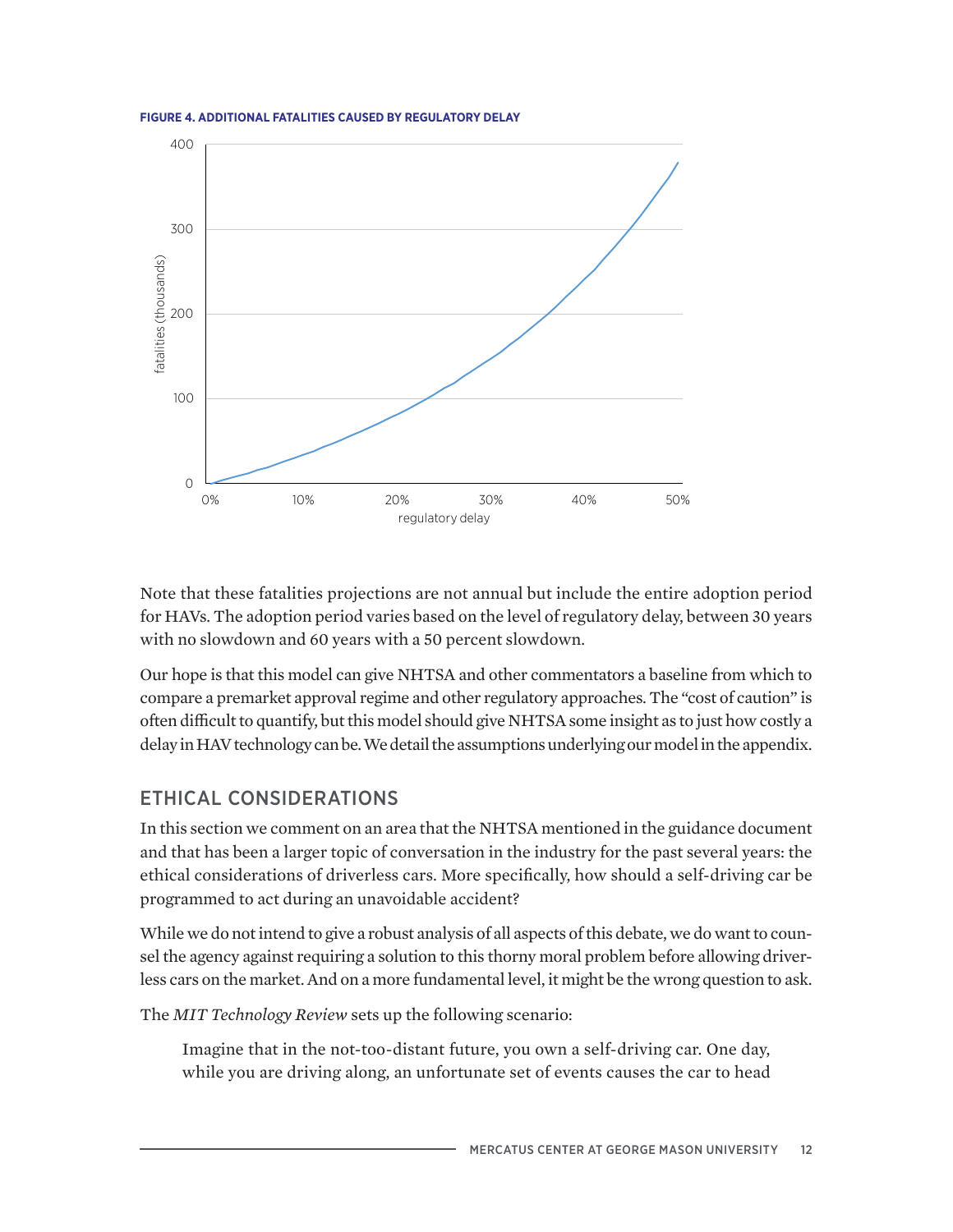toward a crowd of 10 people crossing the road. It cannot stop in time but it can avoid killing 10 people by steering into a wall. However, this collision would kill you, the owner and occupant. What should it do?<sup>43</sup>

Should the car be programmed to save its passengers at all costs? Or maximize the number of lives saved? These are difficult questions that don't have clear and obvious answers. But it may be counterproductive to force the industry to answer them at this time.

Let's begin with how likely these kinds of situations may be in the first place. It's easy to imagine the situation painted above because human drivers are faced with similar situations frequently. But the whole point of driverless cars is to reduce the frequency of the "unfortunate set of events" that leads to these ethical dilemmas. With 360-degree visibility around the vehicle and millisecond response time, it's difficult to imagine a scenario where this might actually occur. By eliminating most of the routine traffic accidents, HAVs will encounter only those accident scenarios in the tail-end of the probability distribution, which are the most difficult to foresee and plan for. In short, it's unclear whether situations like these will actually arise, and the only way to find out is to allow more experimentation, see what problems arise, and then find solutions to address them ex post.

Second, NHTSA's priority has to be getting driverless cars onto the streets as quickly as possible, using a combination of regulatory restraint and the sort of best practices and postmarket oversight described above. Anything that slows this process down has to be weighed against the significant costs of delay outlined in the model above. Requiring all members of the industry to get on board with a single solution to this complex problem is likely to be a time-consuming endeavor. And given the relative infrequency of these situations, the cost of delay seems likely to dwarf any gains from a unified solution, assuming one could be agreed on. Additionally, the engineers and leadership at HAV companies have an opportunity cost. The more time they are required to spend contemplating ethical quandaries that will rarely occur in real life, the less time they can spend setting up failsafe systems for the brakes, improving cross-platform communication between different HAV manufacturers, or refining the software identification system—all things that can prevent crashes in the first place.

Finally, the government can focus on alternative measures to further decrease the likelihood of these problems arising. As our colleague Brent Skorup has highlighted, having smarter infrastructure like roadside sensors can allow "driverless cars to 'see' some information that's blocks or miles away in real time—such as a dog running into the street, a speeding ambulance, or a swerving driver."44 With this kind of situational awareness delivered to all, it is our opinion that trying to prevent these ethical dilemmas from occurring in the first place is preferable to planning for every conceivable permutation of the driverless car trolley problem.<sup>45</sup>

<sup>43.</sup> Emerging Technology from the arXiv, "Why Self-Driving Cars Must Be Programmed to Kill," *MIT Technology Review*, October 22, 2015.

<sup>44.</sup> Brent Skorup, "Driverless Cars Need Just One Thing: Futuristic Roads," *BackChannel*, October 10, 2016.

<sup>45.</sup> Joel Achenbach, "Driverless Cars Are Colliding with the Creepy Trolley Problem," *Washington Post*, December 29, 2015.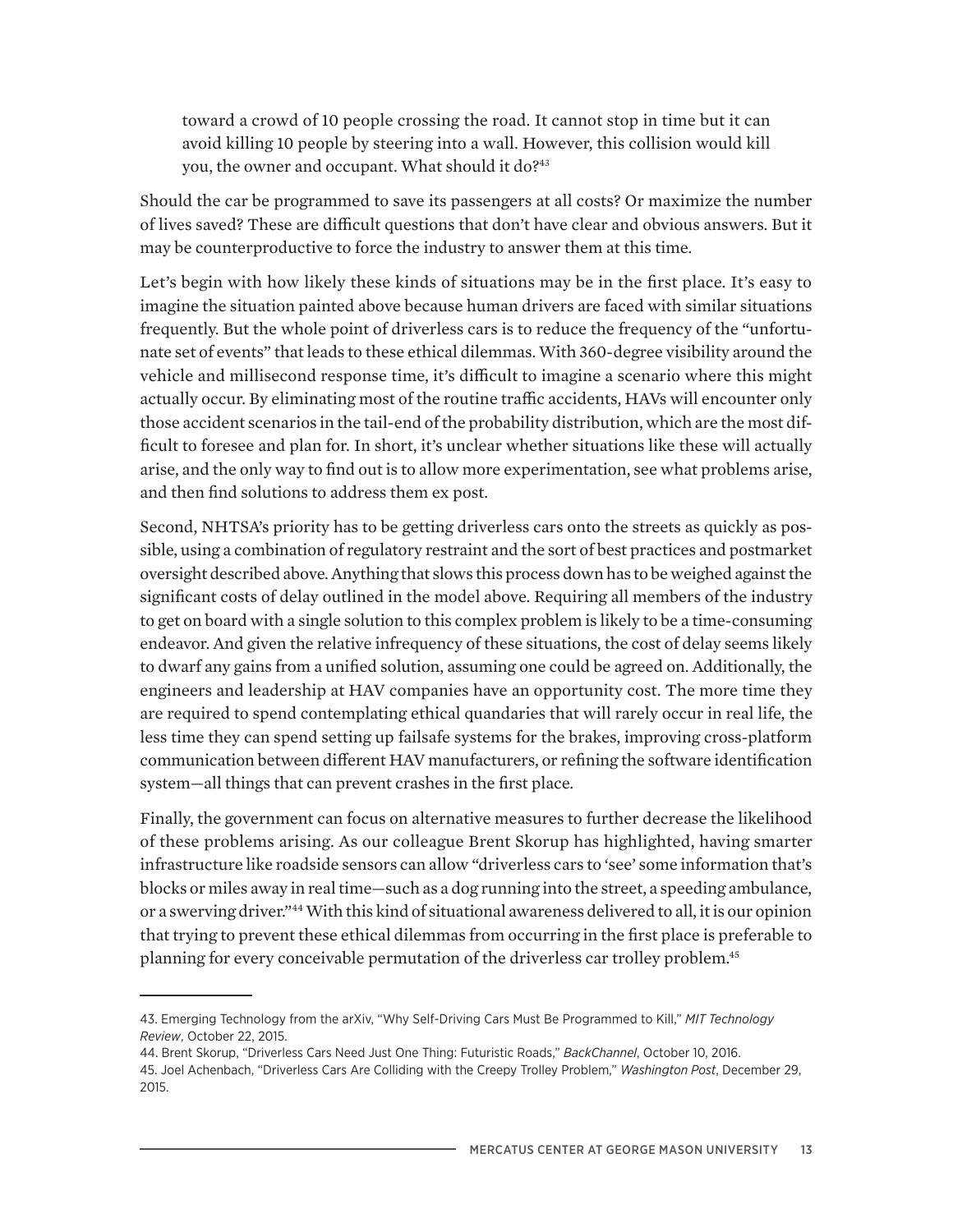As driverless cars continue to improve and evolve, so will our intuitions about the best thing to do in any given situation. But we can't let ourselves be so paralyzed by the fear of making the wrong decision that we slow the deployment of driverless cars and inadvertently kill more people as a result.

Again, it is important that policymakers not get too caught up in attempts to preemptively resolve every potential hypothetical scenario. The problem with that approach was nicely summarized by the late political scientist Aaron Wildavsky when he noted, "If you can do nothing without knowing first how it will turn out, you cannot do anything at all."46 The goal of zero fatalities on the road will be even more elusive if policymakers are paralyzed by fear of the unknown and refuse to allow real-world experimentation with HAV technologies. Only ongoing trial-and-error experimentation will help us find answers to the truly hard questions about how to radically improve the safety of motor vehicles.

Are there risks with such an approach? Of course, but there are far greater risks associated with the operation baseline of the human-driven vehicles that populate our roads today. Some advocates of preemptive regulation of HAV technology argue that allowing real-world experimentation on the roads means that innovators "are essentially making the commuters the guinea pigs," as Joan Claybrook, a consumer-protection advocate and former head of the National Highway Traffic Safety Administration, has argued.<sup>47</sup>

But arguments such as these ignore the reality that members of the general public are already guinea pigs in an ongoing real-world experiment with human-driven vehicles, and that experiment continues to produce very troubling results. Human abilities haven't radically improved in recent years, and we certainly aren't getting significantly better at driving. Most of the safety improvements in recent decades came about because of improvements in other systems, materials, and technologies in and around vehicles. But these improvements can only go so far to counter the fact that humans are fallible, and mistakes will always lead to problems, for both themselves and others around them on the road.

HAV systems offer the nation the first opportunity to make radical near-term improvements in terms of accidents avoided and lives saved. But that can only happen by allowing real-world HAV experimentation today. "If you don't develop the technology and deploy it, it never gets better," argues Jen-Hsun Huang, chief executive of Nvidia Corp., whose chips are used to power autonomous driving and other artificial-intelligence applications.<sup>48</sup> "At some level, you have to put it on the road." These systems can only "learn" how to become safer and more secure through ongoing real-world experiments. "The software becomes better and better over use," Huang observes.<sup>49</sup>

<sup>46.</sup> Aaron Wildavsky, *Searching for Safety* (New Brunswick, NJ: Transaction Publishers, 1989), 38.

<sup>47.</sup> Elizabeth Dwoskin and Brian Fung, "For Some Safety Experts, Uber's Self-Driving Taxi Test Isn't Something to Hail," *Washington Post*, September 11, 2016.

<sup>48.</sup> Jen-Hsun Huang, interview by Jason Anders, "Inside the Brain of the Driverless Car." 49. Ibid.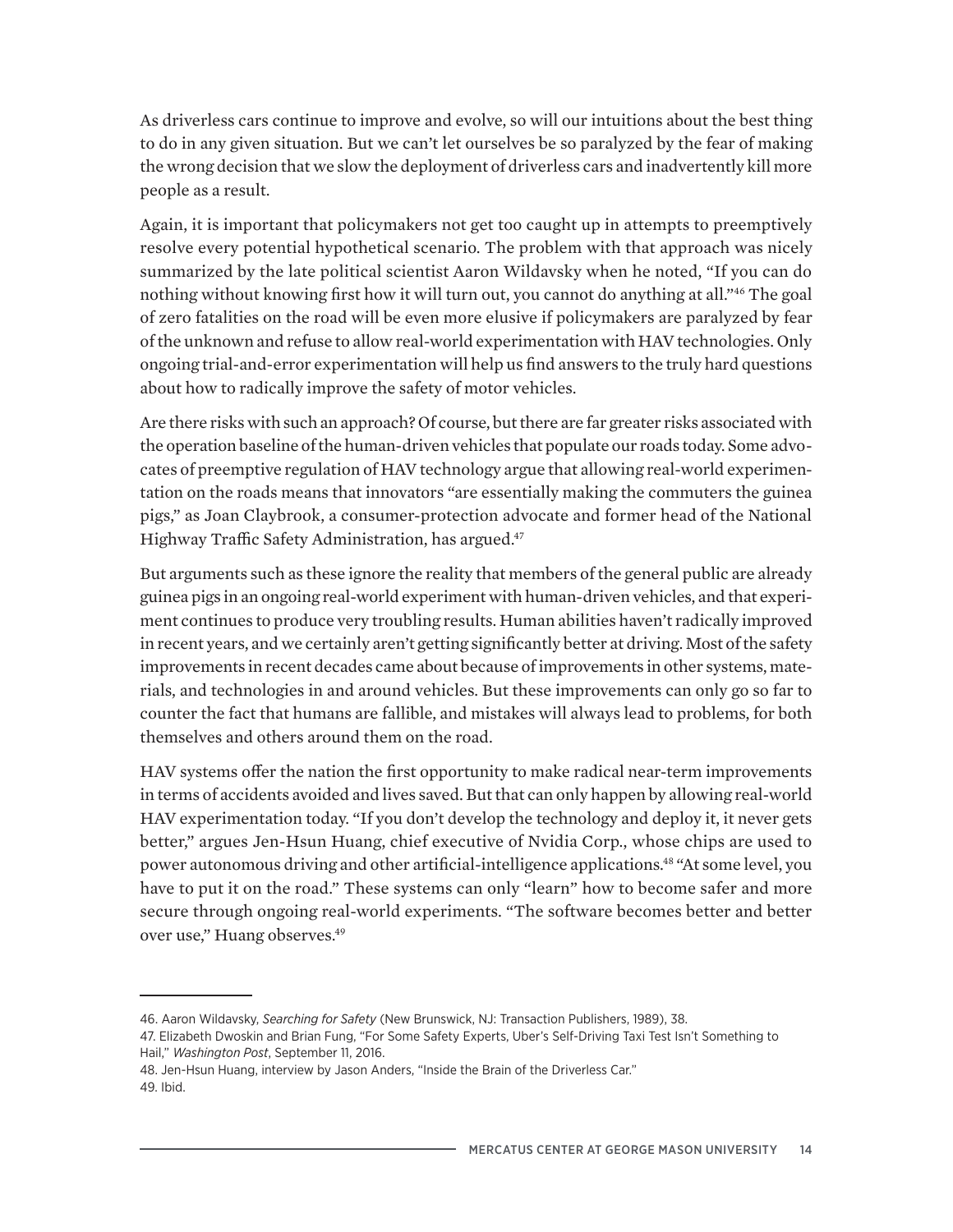Again, at the end of the day, the safety and security considerations surrounding these technologies must be compared to the current real-world baseline of excessive accidents attributable to human error. As Tom Vanderbilt of *Wired* correctly concludes,

Every scenario you can spin out of computer error—What if the car drives the wrong way—already exists in analog form, in abundance. Yes, computer-guidance systems and the rest will require advances in technology, not to mention redundancy and higher standards of performance, but at least these are all feasible, and capable of quantifiable improvement. On the other hand, we'll always have lousy drivers.<sup>50</sup>

# **CONCLUSION**

It is vital that NHTSA realizes that its policy deliberations and decisions in this matter are not happening in a vacuum. We increasingly live in a world where "global innovation arbitrage" is a reality.<sup>51</sup> Just as capital moves seamlessly around the globe seeking out hospitable regulatory treatment, the same is increasingly true for cutting-edge innovations. Innovators can and will move to countries and continents that provide a legal and regulatory environment that is hospitable to entrepreneurial activity.<sup>52</sup> If HAV entrepreneurs feel that America's approach to innovation policy stacks the deck against them, they will seek out alternative venues where experimentation can continue in a relatively unabated fashion. Some entrepreneurs are already threatening to do so.53

To avoid that fate and ensure that America remains at the forefront of HAV innovation worldwide, to the maximum extent possible NHTSA should attempt to make its default policy position "Innovation Allowed." Prior restraint must be avoided as much as possible. Just as policymakers did not preemptively foreclose innovation with previous digital technologies such as the Internet, NHTSA should avoid artificially restricting new forms of HAV innovation today with overly prescriptive regulations. Considering the lives at stake in this matter, the burden of proof rests on those who favor precautionary regulation to explain why ongoing experimentation with new and better ways of doing things should be prevented.

<sup>50.</sup> Tom Vanderbilt, "Five Reasons the Robo-Car Haters Are Wrong," *Wired*, February 9, 2012.

<sup>51.</sup> See Ted Ullyot, interview by a16z, "When Software Eats the Physical World, Startups Bump up against Regulations," *Andreessen Horowitz*, April 22, 2015; Adam Thierer, "Global Innovation Arbitrage: Commercial Drones & Sharing Economy Edition," *Technology Liberation Front*, December 9, 2014.

<sup>52. &</sup>quot;Entrepreneurs can take advantage of the difference between opportunities in different regions, where innovation in a particular domain of interest may be restricted in one region, allowed and encouraged in another, or completely legal in still another." Marc Andreessen, "Turn Detroit into Drone Valley: How to Build Innovation Clusters beyond California," *Politico*, June 15, 2014.

<sup>53.</sup> Kyle Stock, "NHTSA Scared This Self-Driving Entrepreneur off the Road," *Bloomberg Technology*, October 28, 2016; Brad Templeton, "Comma.ai Cancels Comma-One Add-On Box after Threats from NHTSA," *Robohub*, October 31, 2016.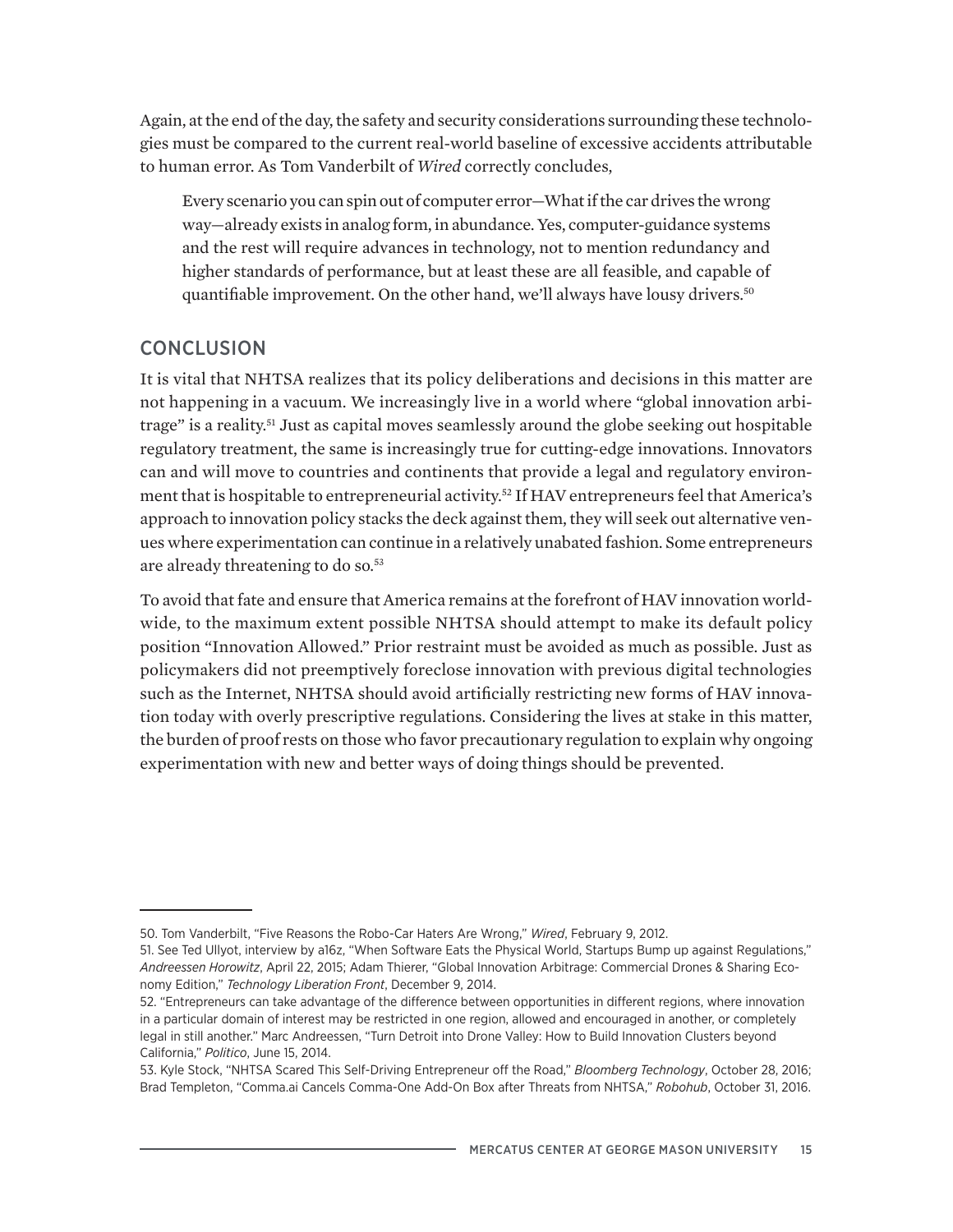# APPENDIX: ASSUMPTIONS BEHIND THE MODEL

In the interest of transparency, we wanted to clearly state our assumptions in building this model. We intentionally tried to err on the side of overly modest assumptions in order not to inflate the number of additional lives lost as a result of regulatory delay.

In this model we have assumed a number of parameters:

*HAVs will be adopted along a normal logistic function*. The academic literature has shown that new technologies are typically adopted along an "S" type logistic function.<sup>54</sup>

*The deployment process for driverless cars will begin in 2017.* Automated vehicles with human supervision are currently operating in Pittsburgh with Uber,<sup>55</sup> and all Tesla cars currently in production have hardware capable of autonomous driving at SAE-5 levels.56 Additionally, both Ford<sup>57</sup> and Lyft<sup>58</sup> have stated publicly that they plan to have significant fleets of consumer HAVs ready by 2021. These timelines are consistent with the projection of the model.

*The estimated initial transition time for the rollout of driverless cars is 30 years.* This is consistent with NHTSA's proposed "Road to Zero" goal of having zero traffic fatalities in 30 years. The only realistic way of reaching anywhere close to this ambitious goal is a speedy rollout of driverless cars, with the vast majority of consumers using driverless cars by the end of this 30-year window. It can be argued that the rollout of HAVs will take longer than 30 years, but extending the rollout time frame in the model would only increase the number of lives lost due to regulation over a longer time span.

*The average growth rate in miles driven per year is 2 percent.* This has been the average increase in total miles driven in the United States over the past five years.<sup>59</sup>

*The fatalities per hundred million miles driven by nonautonomous vehicles will continue at a rate of 1.106.* This has been the average rate of the five most recent years for which we have data, from 2010 to 2014.<sup>60</sup> Note that this rate does not include data from 2015 or 2016; in both of these years, the auto fatality rate in the United States has been higher than in previous years.

*Autonomous vehicles will initially be 2 times safer than human drivers and grow to be 10 times safer by the end of the original 30-year period.* This assumption mirrors those made by professors Daniel J. Fagnant and Kara Kockelman in a paper for the Eno Center for Transportation.<sup>61</sup>

<sup>54.</sup> Paul Geroski, "Models of Technology Diffusion," *Research Policy* 29, no. 4–5 (2000): 603–25.

<sup>55.</sup> Signe Brewster, "Uber Starts Self-Driving Car Pickups in Pittsburgh," *TechCrunch*, September 14, 2016.

<sup>56. &</sup>quot;All Tesla Cars Being Produced Now Have Full Self-Driving Hardware," *Tesla Blog*, October 19, 2016.

<sup>57. &</sup>quot;Ford Targets Fully Autonomous Vehicle for Ride Sharing in 2021; Invests in New Tech Companies, Doubles Silicon Valley Team," Ford Motor Company Media Center, August 16, 2016.

<sup>58.</sup> Darrell Etherington, "Lyft's Ambitious Future Vision Includes Self-Driving Dominance by 2021," *TechCrunch*, September 18, 2016.

<sup>59.</sup> US Department of Energy, "Annual Vehicle Miles Traveled in the U.S.," Alternative Fuels Data Center, Chart 10315, August 2016.

<sup>60.</sup> NHTSA, "Fatalities and Fatality Rates, 1994–2014—State: USA," Fatality Analysis Reporting System (FARS) Encyclopedia, accessed November 21, 2016[, http://www-fars.nhtsa.dot.gov/Trends/TrendsGeneral.aspx.](http://www-fars.nhtsa.dot.gov/Trends/TrendsGeneral.aspx)

<sup>61.</sup> Daniel J. Fagnant and Kara Kockelman, "Preparing a Nation for Autonomous Vehicles; Opportunities, Barriers and Policy Recommendations," *Transportation Research Part A: Policy and Practice* 77 (2015): 167–81.